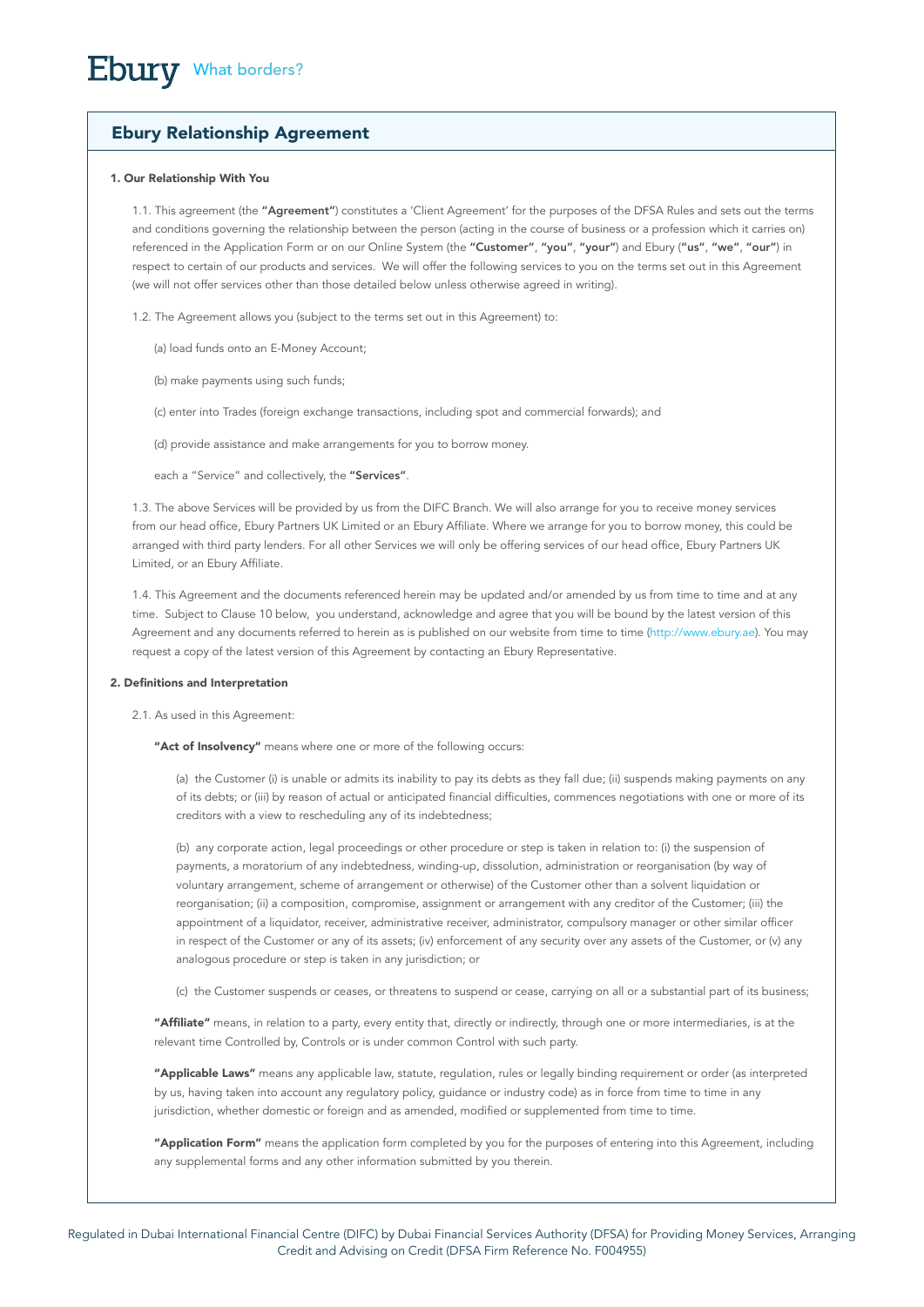"Authorised Party" means any person that you notify us in writing from time to time is authorised to act on your behalf.

"Beneficiary" means you or any third party payee nominated by you in an E-Money Order.

"Beneficiary Account" means the bank account nominated by you to which funds are to be transferred.

"Business Day" means a day on which banks are open for general banking business in London, UK unless otherwise specified.

"Close Out" means the termination, cancellation or a reversal of a Trade or pending Trade.

"Control" means the possession, directly or indirectly, of the power to vote fifty percent (50%) or more of the securities that have ordinary voting power for the election of directors of any entity or the power to direct the management and policies of such entity, directly or indirectly, whether through the ownership of securities, by contract or otherwise.

"Cross-Default" has the meaning set out in Clause 11.2 (n).

"Delivery Date" means, in respect of a Trade, the Business Day on which we will transfer funds to the Beneficiary Account.

"DIFC" means the Dubai International Financial Centre.

"DIFC Data Protection Laws" means: the DIFC Data Protection Law, DIFC Law No.5 of 2020, (as amended, modified or supplemented from time to time)

"DFSA" means Dubai Financial Services Authority, the financial services regulator in the DIFC.

"DFSA Rules" means the rules made by the DFSA for carrying out the purposes of the DIFC Regulatory Law.

"Ebury" means the DIFC Branch of Ebury Partners UK Limited,

"Effective Date" has the meaning set out in Clause 4.1

"E-Money Account" means each electronic money account provided to you and operated pursuant to the terms of this Agreement.

"E-Money Order" means an instruction by you to us to (a) make a Transfer; (b) make a Payment; or (c) pay Margin.

"Ebury Representative" means any Ebury representative who you may contact in respect to the Services.

"Financial Position" means the overall financial condition of the Customer (and/or its Affiliates) as determined by us in our sole discretion (including by reference to, without limitation, items on the Customers (and/or its Affiliates) balance sheet and income statements (such as assets, liabilities, revenues, expenses, net earnings and equity)).

"Force Majeure Event" means an event which is beyond the reasonable control of a party including, without limitation, acts of war and terrorism, insurrection, civil disorder, acts of God, postal or other strikes or similar industrial action, acts or regulations of any governmental or supranational bodies or authorities or markets, the failure of any market to perform its obligations, the breakdown, failure or malfunction of any telecommunications or computer service, epidemics, pandemics, quarantines, diseases or government intervention as a result of such.

"Forward Contract" means a foreign exchange contract under which we agree, on a specific date or specified range of dates in the future (and which may, if agreed, be contingent on a specific event or circumstances occurring) to physically exchange money with you at an agreed exchange rate and at an agreed time to facilitate payments for a commercial purpose for identifiable goods, services or direct investments.

"Interest Rate" means the annual interest rate(s) published on our website from time to time (www.ebury.com/legal).

"Limit Order" means an Order to exchange money at a specified exchange rate and within a specified time period.

"Loss" and "Losses" means all taxes, duties, levies, fees (including without limitation fees, registration fees, legal fees, accountancy fees and/or any other professional fees) charges, claims, proceedings, judgments, expenses, costs (including, without limitation, costs of investigation and expenses of litigation) fines, penalties, settlement payments, losses, damages and liabilities<sup>.</sup>

"Margin" means such amount that we determine at any time and from time to time (in our sole discretion) that you are required to provide to us for the purposes of securing or otherwise collateralising your obligations and liabilities to us under this Agreement or otherwise.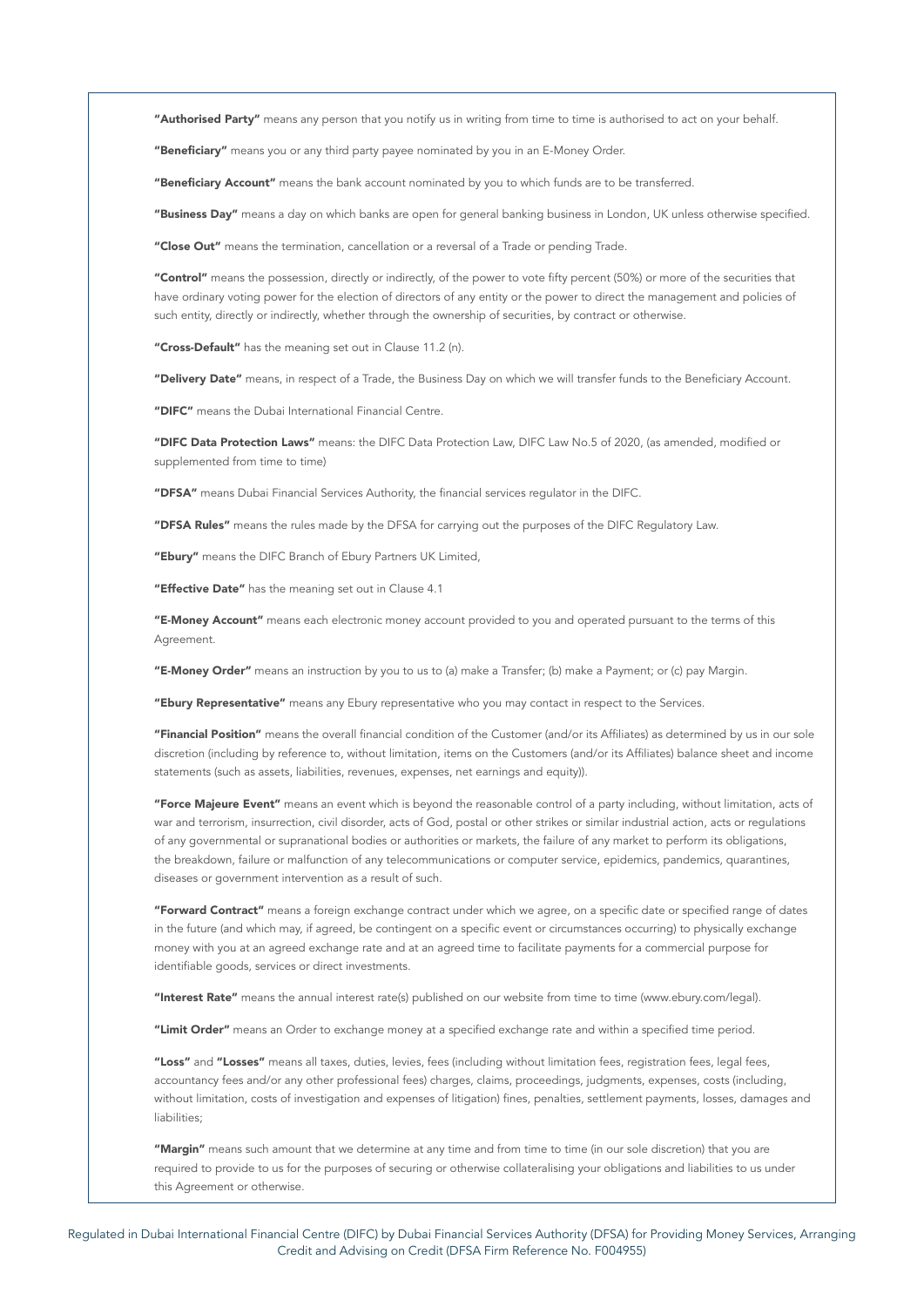"Margin Call" means a request by us to you for Margin.

"Nominated Account" means the Ebury bank account(s) which we notify to you from time to time.

"Online System" means the electronic platform and interface (hosted by us) through which you can access most (but not all) of the Services.

"Order" means a request by you to us to enter a Trade.

"Order Facility" has the meaning given in Clause 15.11.

"Payment" means any payment by you to us under this Agreement (including, without limitation, any payment in relation to an Order, Trade or Margin Call).

"Payment Amount" means the full amount which you are required to pay us to fulfil your Trade.

"Payment Instruction Confirmation" means the email we shall send to you for the purpose of confirming the Payment Amount and the Beneficiary Account.

"Professional Client" means a person which satisfies the criteria to be classified as a "Professional Client" as defined under the DFSA Rules.

"Purchase Currency" means the currency which you shall buy from us.

"Retail Client" means any person who does not satisfies the criteria to be classified as a "Professional Client" or as a "Market Counterparty" as defined under the DFSA Rules.

"Sale Currency" means the currency which you shall sell to us.

"Spot Contract" means a foreign exchange contract under which we agree to exchange money at an agreed exchange rate within two UK Business Days of the contract being entered into.

"Service" and "Services" shall have the meaning set out in Clause 1.2

"Termination Amount" shall have the meaning set out in Clause 12.2

"Termination Date" means the date on which this Agreement is terminated in accordance with Clause 10

"Third Party Provider" means an appropriately authorised or registered provider of an Account Information Service or a Payment Initiation Service, a Payment Service Provider or card-based payment instrument issuer (capitalised terms as defined in the DFSA Rules).

"Trade" means a Spot Contract, Forward Contract or any other transaction we enter into with you under or in connection to this Agreement.

"Transfer" means a transfer of funds to a Beneficiary.

"Transaction Receipt" means an email confirmation sent by us to you detailing the terms of a Trade.

"UAE" means the United Arab Emirates.

2.2. In this Agreement:

(a) when we refer to a person, this could mean any individual, body corporate, association, partnership, firm, trust, organisation, joint venture, government, local or municipal authority, governmental or supra-governmental agency or department, state or agency of state or any other entity;

(b) any references to the singular include the plural and vice versa;

(c) any references to a time of day are to UK time;

(d) any words following the words include, includes, including, in particular or any similar words or expressions are for illustration or emphasis only and are not intended to limit the meaning of the words preceding them;

(e) any references to a party or to the parties means you and/or us as the context requires; and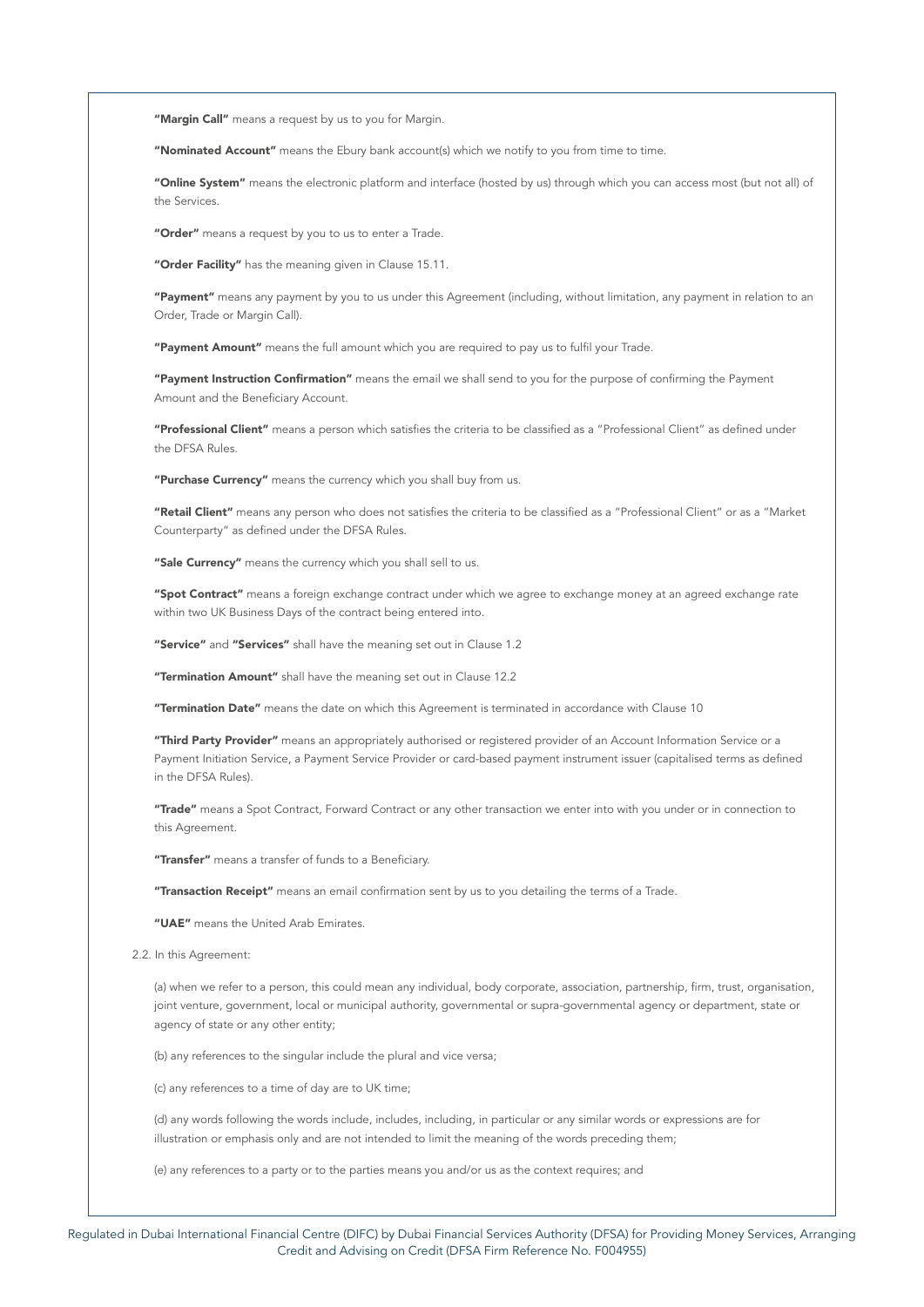(f) headings and clause numbering herein are for guidance only and shall not affect the interpretation of the Agreement.

## 3. How to Access our Services

3.1. To use one or more Services, you must register to create an E-Money Account by either:

(a) using our Online System, clicking on "Open Account" and following the instructions (including by signing the online Application Form); or

(b) completing and signing an Application Form and returning it to us (by email or post).

3.2. When using the Online System:

(a) you agree to keep your E-Money Account log-in details safe at all times, change your password regularly and never disclose your login details or password to any other person; and

(b) if you become aware that your log-in details, password or other security features relating to your E-Money Account have been or may have been lost, stolen, misappropriated, used without authorisation or otherwise compromised, you must immediately (i) change your password and (ii) contact us.

# 4. Your relationship with us

4.1. This Agreement shall take effect between you and us on the earlier to occur of:

(a) you opening an E-Money Account on our Online System and signing an online Application Form; or

(b) signing and returning to us a copy of the Application Form (by email or post),

### (the "Effective Date").

4.2. You must tell us immediately if any of the information you have previously provided to us changes, including:

(a) a change of name, registered address, directors, country of incorporation, Authorised Parties, shareholders or beneficial owners;

(b) a material change to your business activities or operations; or

(c) a material change to your Financial Position.

4.3. The parties understand and agree that if at any time following the Effective Date your Affiliate(s) wish to utilise the Services hereunder prior to such Affiliate(s) having taken the required steps as set out in Clauses 3 and 4 above, we may (in our sole discretion) provide Services to such Affiliate(s) on the basis that:

(a) such Affiliate(s) shall be deemed to have entered into an agreement (the "Affiliate Agreement") with us which is identical to this Agreement save that all references in this Agreement (other than this Clause 4.3) to "Customer", "you" or "your" shall, for the purposes of the Affiliate Agreement, be construed to mean the relevant Affiliate; and

(b) you represent, warrant and undertake to us on an ongoing basis that:

(c) your entry into this Agreement shall be sufficient to bind the Affiliate(s) to the terms of the Affiliate Agreement; and you have the right, power and authority to bind the Affiliate(s) to the terms of the Affiliate Agreement.

4.4 You understand and agree that if any time prior to the occurrence of a Termination Date, we consider (in our sole and absolute discretion) that one or more of the events set out in (a) to (n) of Clause 11.2 below has occurred and is continuing in respect of you, we may without giving notice to you, suspend:

(a) the provision of all or any Services to you under this Agreement;

(b) the payment of any amount which has become due and payable from us to you; and/or

(c) any debit or credit entries being made to your E-Money Account.

## 5. Joint accounts

5.1. If you, as the Customer under this Agreement, is more than one person: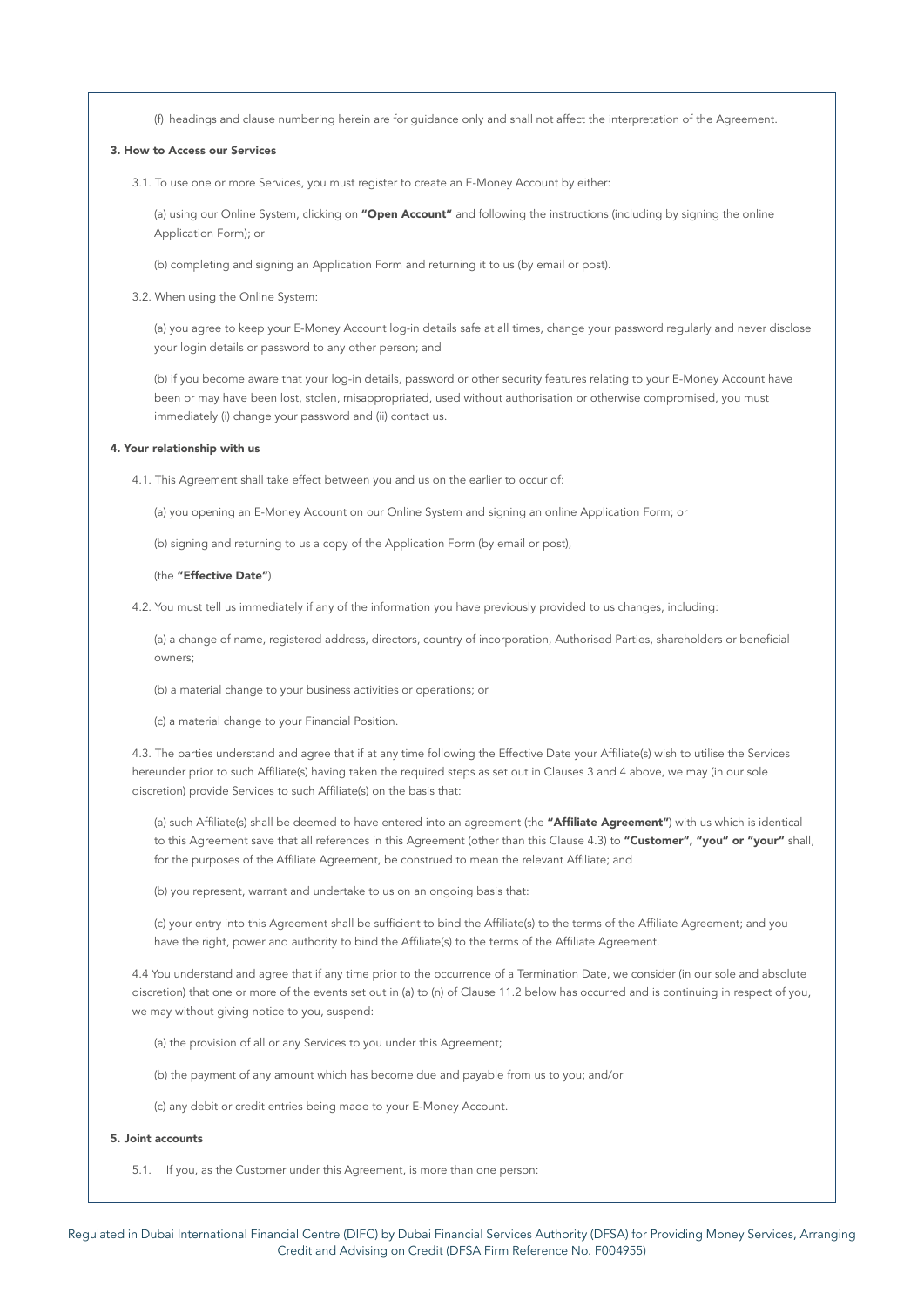a) your obligations under this Agreement shall be joint and several obligations of such persons and references to you or the client in this Agreement shall be construed accordingly

b) we shall be authorised to act on the instructions of any one or more of such persons which shall be binding on all;

c) any balance in an E-Money Account shall at all times be considered equally owned by all such persons; and

d) any notice or other communication given to any such person shall for the purposes of this Agreement be deemed to be given to all.

5.2. Our authority under this Agreement is given by you on behalf of your successors in title as well as yourself. On the death legally recognised declaration of incapacity or incapability of any of you, this Agreement will not terminate but remain binding on the other person(s) constituting the Customer and we may treat such survivor(s) as the only persons party to this Agreement with us.

5.3. If there are no surviving joint account holders, accordingly, on your death, or legally recognised declaration of incapacity or incapability, this Agreement will continue in effect until terminated in writing by your personal representatives in accordance with Clause 11.

5.4. On your death, or the death or legally recognised declaration of incapacity of any of you, we are also entitled to terminate or suspend the performance of this Agreement until we have received satisfactory evidence of the authority of any heirs, successors, executors or trustees, as the case may be. However, all acts performed by us, our Affiliates or any third party service providers prior to receiving written notice of such death (or incapacity or incapability) shall be valid and binding on you and/or your successors in title (as appropriate). We may (but prior to any grant of representation, are not bound to) act on the instructions of your personal representatives.

5.5. The right of each joint account holder (or if any joint account holder has died, the surviving joint account holder(s)) to operate the E-Money Account on its own is subject to us not being made aware in writing of any dispute between the joint Account holders. If we are made aware of any such dispute in writing we shall, in our absolute discretion, have the right to suspend the E-Money Account and require any instructions relating to the E-Money Account to be agreed by all joint account holders (or their legitimate successor(s)).

# 6. Your representations, warranties and undertakings

6.1. You represent, warrant and undertake to us that as at the Effective Date and on an ongoing basis:

(a) You have full power, capacity and authority to enter into and perform your obligations under this Agreement or any transaction contemplated by this Agreement.

(b) If you are not a natural person, the person(s) signing this Agreement has been duly authorized to execute this Agreement on your behalf and you are duly organised, validly existing and in good standing under the laws of the jurisdiction of your incorporation.

(c) you will at all times comply with all Applicable Laws, any provision of your constitutional documents, any order or judgment of any court or other agency applicable to you and you will not use the Services and/or the E-Money Account for the purposes of money laundering, tax evasion, terrorist financing or any other illegal activities;

(d) you and each Authorised Party have and will maintain all required rights, powers, authority, permits, licences, consents, permissions and authorisations to enter into this Agreement, make use of the Services and to perform your obligations under this Agreement;

(e) you shall be liable as a principal in respect of your obligations hereunder (including, without limitation, in respect of any Trades entered into with us);

(f) all of the information provided to us (including in the Application Form) from time to time, is true, accurate and complete in every material respect;

(g) you shall provide us with such accurately completed forms, documentation or other information as we may require from time to time to (i) fulfil or assist us with fulfilling our obligations under Applicable Law; or (ii) determine whether we have any tax related obligations under Applicable Laws;

(h) you have the necessary experience and knowledge (a) to understand the risks involved in relation to any Trade entered into under or in connection with this Agreement and (b) in relation to foreign exchange markets, products and services;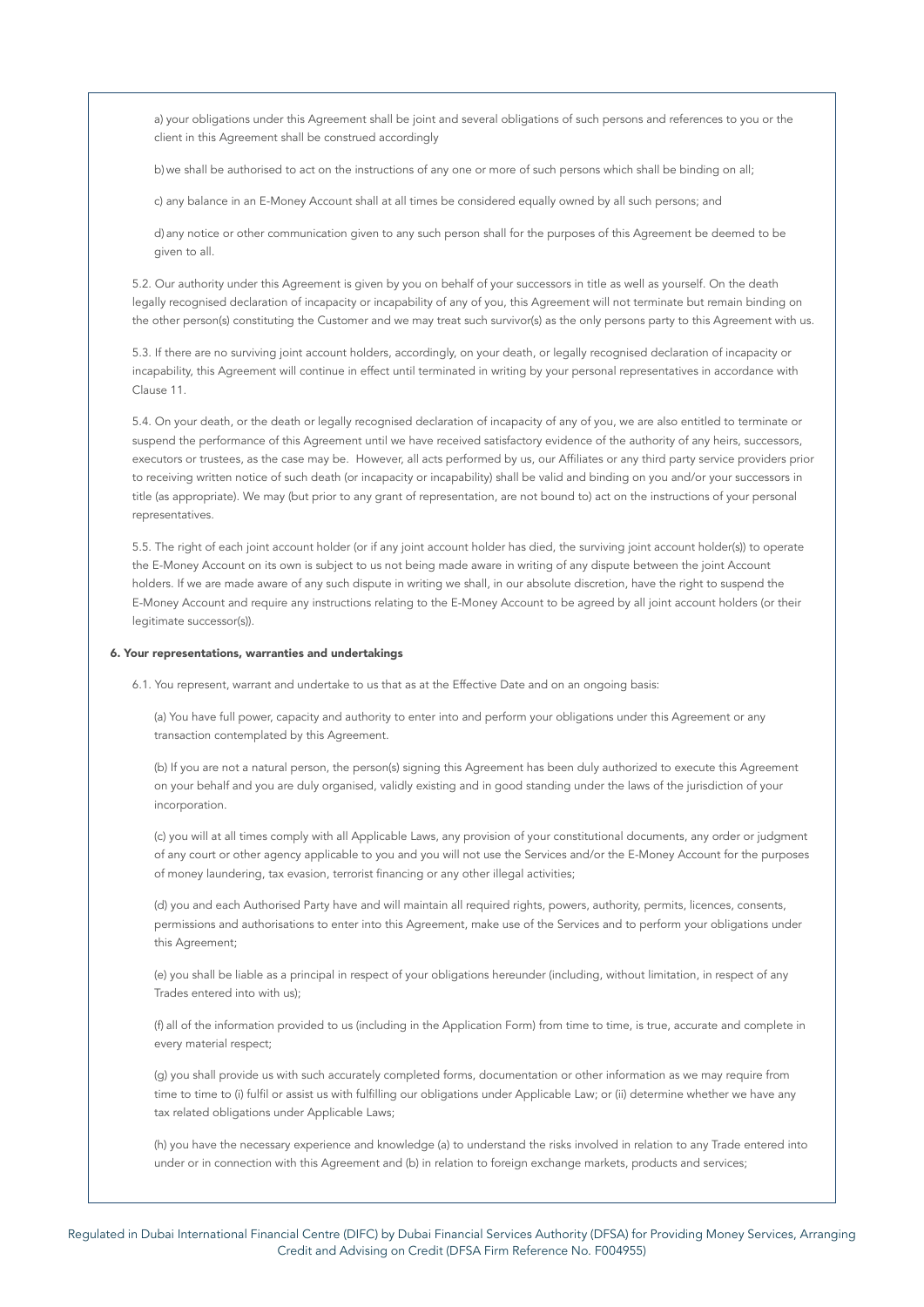(i) that any Forward Contract entered into by you is only (a) for non-speculative reasons and (b) to facilitate the payment by you of goods, services and/ or direct investments;

(j) if you are a partnership, each partner shall be jointly and severally liable under this Agreement; and

(k) If you, as the Customer under this Agreement, is more than one person your obligations under this Agreement shall be joint and several obligations of all such persons.

# 7. Liability

7.1. You understand and agree that we provide no representation or warranty (to you or any other person) that the Services provided to you hereunder will meet any particular requirements, that their operation will be entirely error-free or that any defects will be capable of correction or improvement. In the absence of fraud, no oral or written information or advice given by us or our Affiliates (or our Affiliates' respective directors, officers, employees, agents, representatives and subcontractors) shall create any representation or warranty or give rise to any other liability other than as expressly set out in this Agreement.

7.2. Save as expressly provided in this Agreement, the Online System and any manuals or other materials provided to you are provided on an "as is" and "as available" basis and you agree that the express obligations and warranties made by us in this Agreement are in lieu of and to the exclusion of any warranty, condition or representation of any kind, express or implied, statutory or otherwise, relating to the Online System or any manuals or other materials provided to you under or in connection with this Agreement; including, without limitation, as to reliability, availability, accuracy, completeness, performance, functionality, conformance with any description, satisfactory quality, fitness for purpose of freedom from errors or defects.

7.3. You agree that the Online System is and shall remain the exclusive property of Ebury, and you are granted a non-exclusive, non-transferable and non-sub-licensable licence to access the Online System solely in connection with this Agreement. All intellectual property rights in the Online System remain vested with Ebury or the third parties that licenced them to Ebury. You are not permitted to recreate, copy, modify, reproduce or distribute the Online System or create derivative works from it or permit its reverse engineering, disassembly, decompilation or otherwise attempt to ascertain the source code or internal workings of the Online System.

7.4. You acknowledge and agree that data transmitted via an Online System and/or electronically may not be encrypted and that it is possible, even if encrypted, that such data could be accessed or tampered with by unauthorised parties, may not arrive in the form transmitted (or at all) and/or may become corrupted and/or may contain harmful code; and you agree to assume all risk of Loss arising out of or in connection therewith.

7.5. Without prejudice to Clause 7.6 and below, neither Ebury 7.7 nor any of our Affiliates shall be liable to you or any of your Affiliates for any indirect, special, consequential or incidental loss of profits, business, contracts, goodwill, reputation, opportunity, revenue production, or anticipated savings howsoever caused, arising out of, or in connection with, any supply, failure to supply or delay in supplying any of the Services, Online System or otherwise in connection with this Agreement.

7.6. We shall not be liable to you nor any of your Affiliates for any Losses incurred:

(a) if we are prevented by Applicable Law from fulfilling any of our obligations under this Agreement;

(b) arising out of or in connection with a Force Majeure Event;

(c) arising from your failure to comply with the terms of Clause 3.2

(d) arising out of or in connection with any Service provided to you (including, without limitation, any Transfer or Trade) where we have acted on instructions which we reasonably believed were provided by you or an Authorised Party.

7.7. Our entire liability to you for any Loss or otherwise:

(a) arising from any failure by us to process a Transfer or Trade in accordance with this Agreement is limited to the cost of reprocessing such Transfer or Trade less any applicable fees payable to us; and

(b) whether for negligence, breach of contract, misrepresentation or otherwise arising out of or in connection with this Agreement, in aggregate for any consecutive 12-month period shall be £5,000.

7.8. Whilst we may provide you with information about foreign exchange markets and related matters, we do not provide advice. Any decision you make to enter into a Trade or request a Transfer is made on your own judgment. It is your responsibility to familiarise yourself with foreign exchange products and services.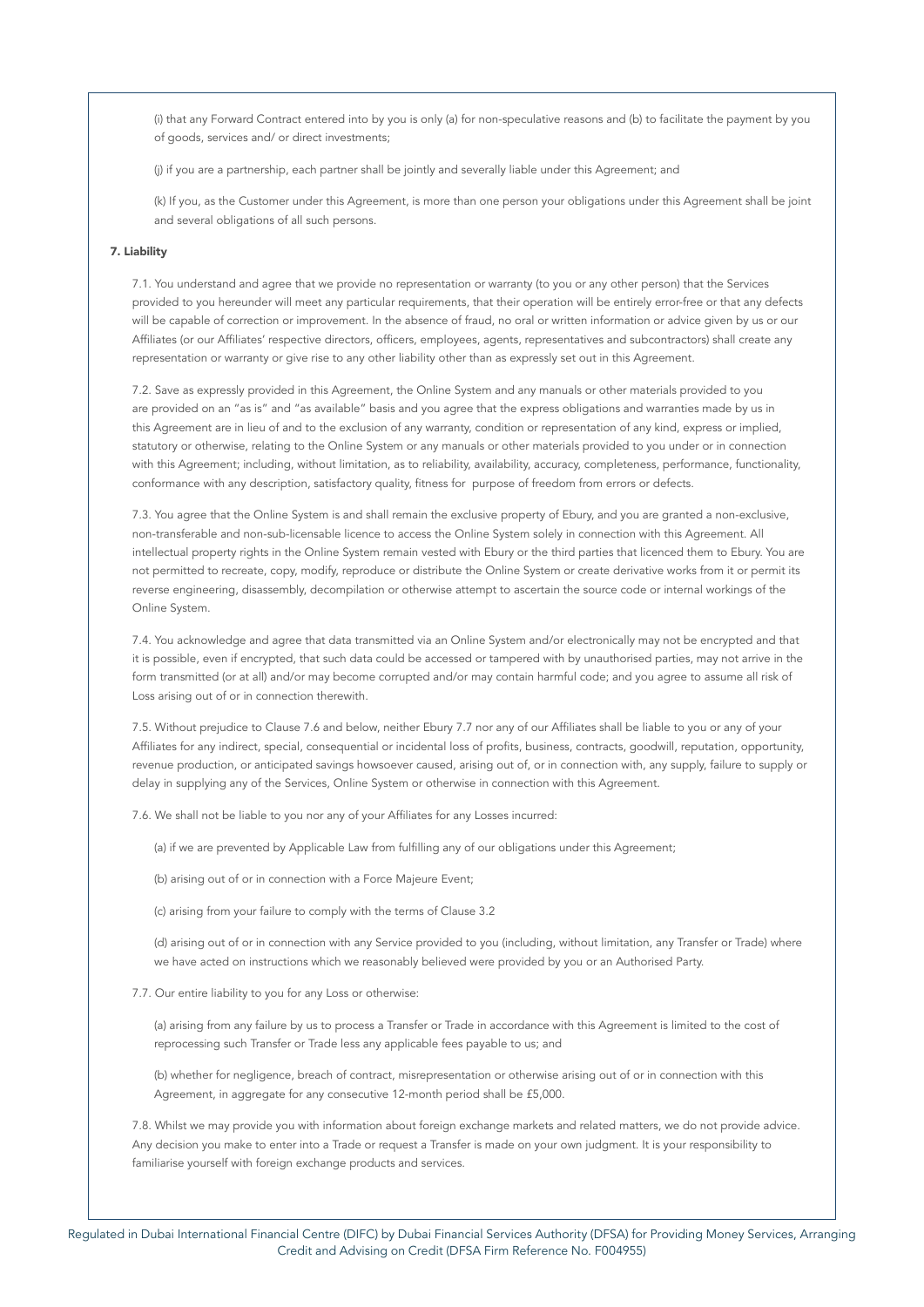### 8. Indemnities

8.1. You undertake to indemnify and hold harmless Ebury and our Affiliates (and our and their respective directors, officers, employees, agents, representatives and subcontractors) (each an "Indemnified Person" and together the "Indemnified Persons") from and against any and all Losses suffered or incurred by any of them in the course of or as a result of anything done or omitted to be done for the purposes of carrying out any of the Services for you or otherwise acting upon your instructions in accordance with this Agreement, or otherwise caused by a failure by you to comply with your obligations or representations and warranties hereunder, save to the extent that such Losses flow directly from the wilful default, fraud or negligence on the part of the Indemnified Person concerned.

8.2. The benefit of Clause 8.1 shall apply severally to each Indemnified Persons and without prejudice to Clause 27 shall also be enforceable by us on behalf of ourselves and on behalf of any other Indemnified Person. You waive any right you may have of first requiring us (or any other Indemnified Person) to proceed against or enforce any other rights or security or claim or payment from any person before claiming from you under this Clause 7. This waiver applies irrespective of any Applicable Laws or any provision of this Agreement to the contrary. Further, you expressly confirm that you intend that this indemnity shall extend from time to time to any and all variations to this Agreement.

8.3. For the avoidance of doubt, if a claim is brought against the Indemnified Persons by a Beneficiary or any other third party, we shall be entitled to settle or otherwise deal with the claim in our sole discretion. Further, if any discharge, release or arrangement (whether in respect of your obligations or any security for those obligations or otherwise) is made by us in whole or in part on the basis of any payment, security or other disposition which is avoided or must be restored in insolvency, liquidation, administration or otherwise, without limitation, then your liability under this Clause 8 will continue or be reinstated as if the discharge, release or arrangement had not occurred.

### 9. Combination and consolidation of accounts and set-off rights

9.1. You acknowledge and agree that, subject to any Applicable Law, we have the right in our sole discretion at any time and without notice to you to (a) transfer any property interchangeably between any of your E-Money Accounts, (b) combine merge or consolidate any and all of your E-Money Accounts and/or (c) set-off any sum standing to the credit of any E-Money Account against any Payments, claims, costs, charges, penalties, expenses or other liabilities which you owe to us, save where it has been agreed between us that a particular E-Money Account or E-Money Accounts will not be subject to the provisions of this clause.

9.2. At any time and from time to time, we may, without prior notice, set off any amount owing by you to us (or to any of our Affiliates) against any other amount owing by us to you, including amounts transferred to us as Margin. In the event that any Margin is used to set-off any amounts owed by you, you shall immediately restore such Margin, as requested by us; failing which we may terminate any or all unfulfilled Orders or Close Out any Trade or pending Trade, and you shall be responsible for any Losses suffered by us as a result of such termination. You acknowledge and consent to us netting Orders for the purpose of satisfying any Margin Call and/or satisfying any shortfall incurred by us on the (i) liquidation, termination or cancellation of any or all Orders and/ or (ii) Close Out of any Trades or pending Trades. You acknowledge that we are not obliged to net Orders but may do so in our sole discretion.

9.3. All amounts due to us by you under this Agreement shall be paid by you to us in full without any set-off, counterclaim, deduction or withholding (other than any deduction or withholding of tax as required by Applicable Laws).

9.4. Any exercise by us of our rights under this Clause 9 shall be without prejudice to, and shall not limit or affect, any other rights or remedies available to us under this Agreement or otherwise.

9.5. Without prejudice to any other rights and remedies available to us under Applicable Laws, we may charge interest on any overdue sum owed to us under this Agreement for the period from (and including) the original due date to (but excluding) the actual date of payment, at the Interest Rate.

9.6. You understand and agree that we may from time to time prevent you from withdrawing funds from any E-Money Account where any sums (including any Payment and/or Margin) are due but unpaid by you to us under the terms of this Agreement.

### 10. Changes to this Agreement

10.1. This Agreement and the documents referenced herein may be updated and/or amended by us at any time and from time to time for any reason, including, without limitation:

(a) to reflect a change in Applicable Laws or market practice;

(b) if we determine in our sole discretion that the change is for the benefit of customers;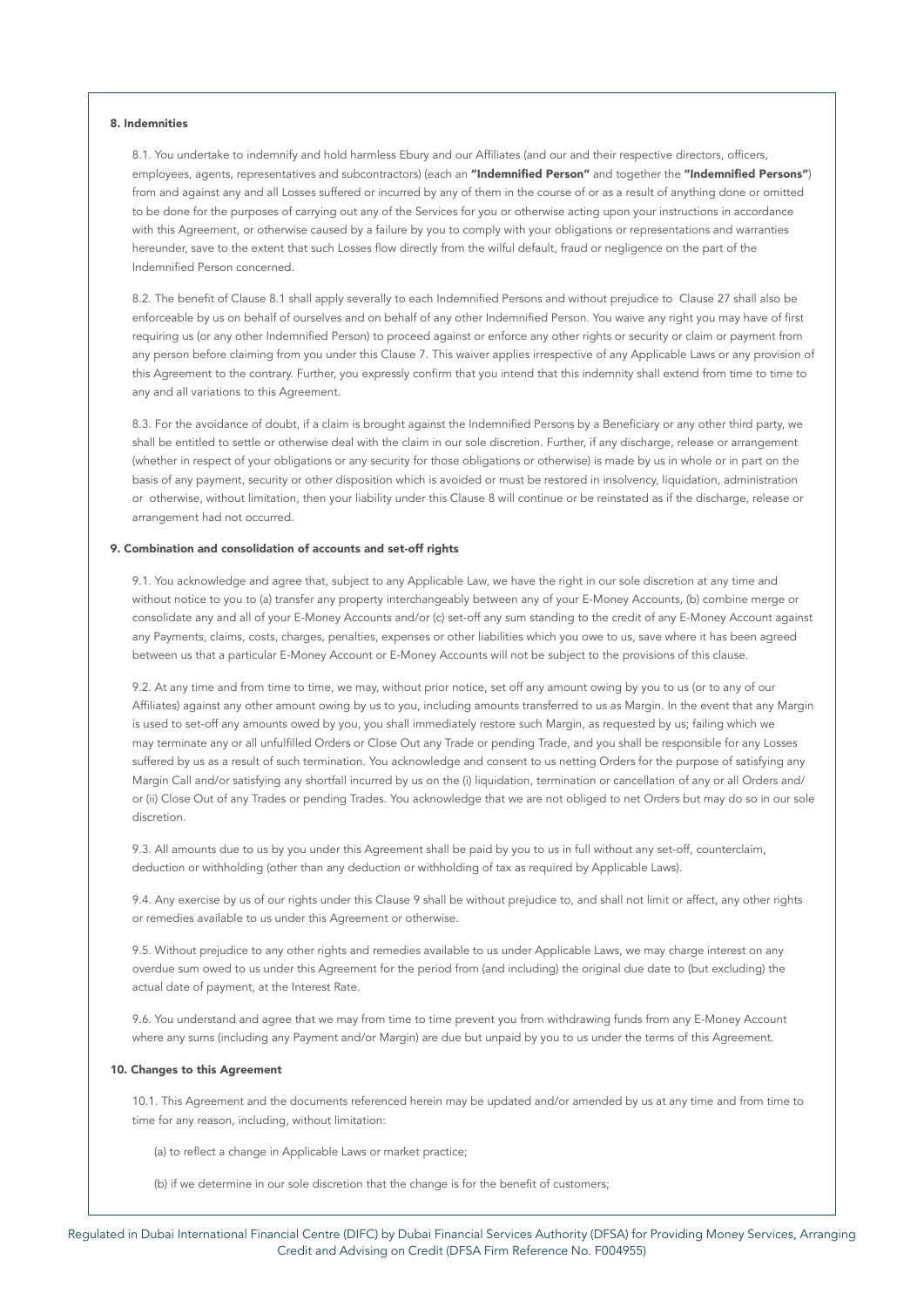(c) to reflect a change in our costs of running your E-Money Account or our costs for providing Services;

(d) where new Services are provided by us to you;

(e) to reflect a change in the way we charge for Services;

(f) technology developments (or expected developments) (including the systems used to run the business) or in response to possible risks to the security of your E-Money Account (including, without limitation, a change in or enhancements to the security steps you need to follow to access your E-Money Account or submit an Order or E-Money Order); or

(g) to respond to any other change that affects us.

10.2. Any updates and/or amendments we make to this Agreement and the documents referenced herein will be communicated to you in writing (by reference to our website [\(www.ebury.ae\)](http://www.ebury.ae) and/or as we may otherwise decide in our sole discretion), at least two (2) weeks before such updates and/or amendments are due to take effect; unless such updates and/or amendments are in our reasonable determination:

(a) required by Applicable Law;

(b) to your advantage; or

(c) represents a change to an external reference exchange rate to which your exchange rate is linked, and, in such circumstances, we may make the necessary updates and/or amendments immediately and inform you of the same subsequent to the updates and/or amendments taking effect.

10.3. If you disagree with the updates and/or amendments, you have the right to terminate this Agreement by notice to us before the updates and/or amendments are due to take effect. If you fail to notify us of your termination before such time, you will be deemed to have accepted the updates and/or amendments.

### 11. Termination

11.1 Subject to Clause 11.2. either party may terminate this Agreement at any time without reason by giving at least (5) five ("UAE Business Days") prior written notice to the other.

11.2. We may terminate this Agreement on any day with immediate effect, without giving notice to you, if we consider (in our sole and absolute discretion):

(a) that you are using our Services fraudulently, inappropriately or for illegal purposes;

(b) that we must do so to fulfil our obligations pursuant to any Applicable Laws;

(c) that by continuing to provide Services to you, you are likely to breach Applicable Laws or will cause Ebury or its Affiliates to breach Applicable Laws (including, without limitation, Applicable Laws relating to fraud, anti-money laundering, or terrorist financing);

(d) that you have breached the terms of this Agreement (including, but not limited to, any (i) representation, warranty or undertaking or (ii) obligation) or any other agreement with us or our Affiliates;

(e) that you have failed to make a Payment when due;

(f) we have any material concerns over the adequacy of the information you have provided to us;

(g) that you are subject to an Act of Insolvency;

(h) if we receive written confirmation of your death, insanity or incapacity;

(i) that an applicable regulatory or law enforcement authority has initiated, or has announced that it will initiate, a regulatory or enforcement action, or investigation against you;

(j) that your conduct is disreputable or is capable of damaging our reputation (or the reputation of our Affiliates) by association;

(k) that there is a change in your circumstances (including, without limitation, a deterioration in or change to your Financial Position) or in the nature of your business which we consider materially adverse to us being able to continue providing Services to you hereunder;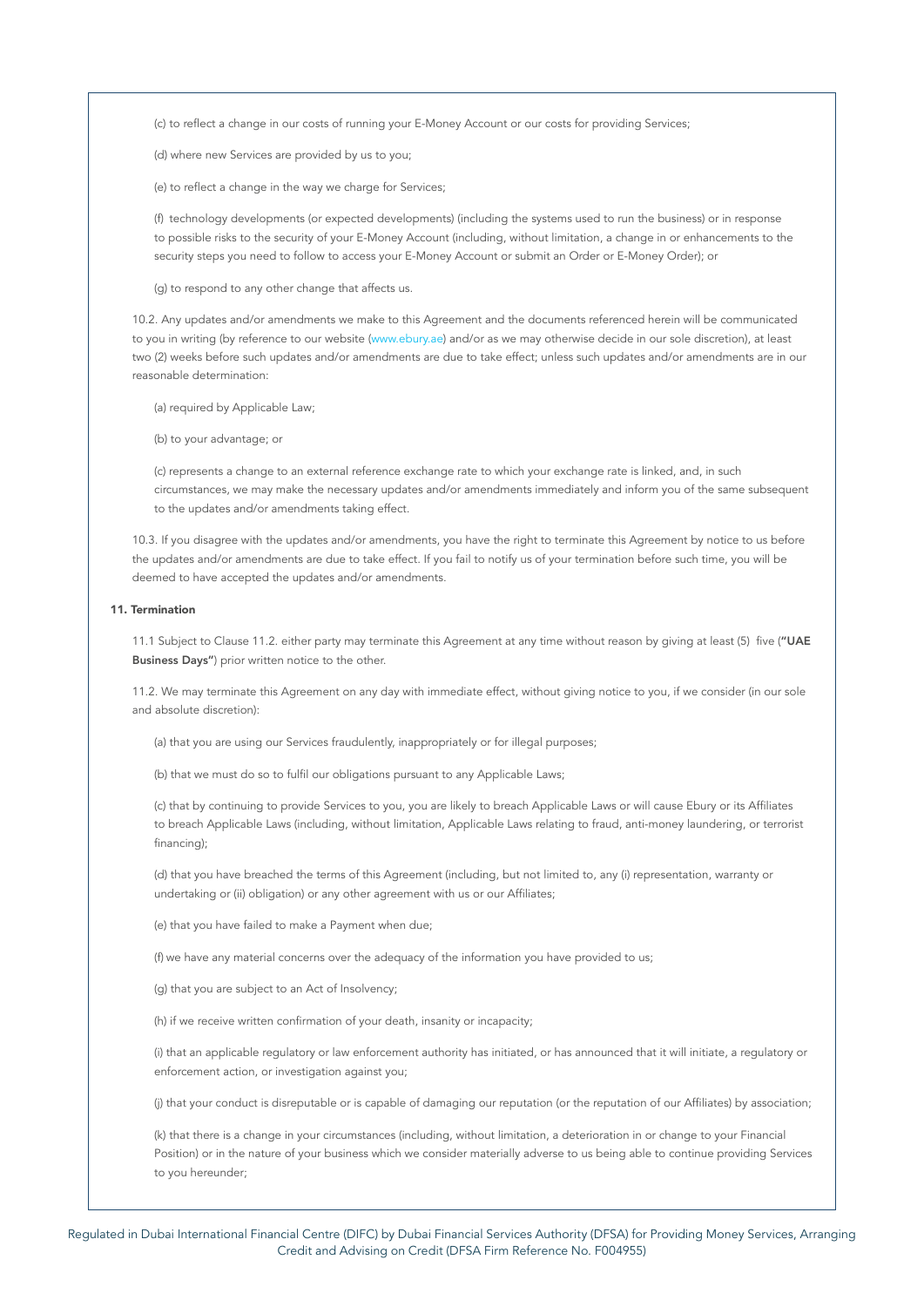(l) that a Force Majeure Event has occurred and as a consequence of such we are prevented from, or it becomes impossible or impracticable for us to provide Services to you;

(m) that you are no longer suitable to receive the Services;

(n) that there has been the occurrence of any default, event of default, termination or other similar condition or event in respect of you or any of your Affiliates under one or more agreements with us or any of our Affiliates (a "Cross-Default"); or

(o) that our relationship with you presents a business risk to us or any of our Affiliates.

11.3. You will notify us immediately upon becoming aware of the occurrence of any of the events referred to in Clause 11.2 above.

### 12. Consequences of termination

12.1. On or as soon as reasonably possible following a Termination Date all Trades shall be Closed Out, pending Orders shall be cancelled and we shall determine (in our sole discretion):

(a) the amount recorded as being held in your E-Money Accounts on the Termination Date;

(b) the total Losses incurred by us in respect of and following a Close Out);

(c) the market value of all Margin being held by us as at the Termination Date (which shall include for the avoidance of doubt, Margin transferred to us under this Agreement); and

(d) the total balance of any amounts, other Losses, Payments, fees and/or commissions payable by you as a result of the provision of Services by us pursuant to this Agreement or otherwise and which remain unpaid.

12.2. Based on the sums so established pursuant to Clause 12.1 we shall determine the balance due from each party to the other party (each a "Due Balance") following such determination, a party's Due Balance shall be set-off against the other party's Due Balance, and the net balance of such set-off shall be calculated; with the resulting balance being the "Termination Amount". If the Due Balance due to us by you is greater than the Due balance due to you, the Termination Amount shall be payable by you to us; and if the Due Balance due to you by us is greater than the Due balance due to us, the Termination Amount shall be payable by us to you. For the purposes of this calculation, all sums not denominated in GBP be converted into GBP at the spot rate prevailing at such dates and times determined by us, acting reasonably.

12.3. The parties understand and agree that following a Termination Date:

(a) we will not be required to accept any further instructions or Orders from you;

(b) we will not be required to:

(c) take into account for the purposes of the determination of the Termination Amount; or

(d) pay or otherwise account to you,

(e) any profit made by us in respect of and following a Close Out; and

(f) in the event that that all or any part of the Termination Amount owed by you to us is not paid when due, such unpaid amount will accrue interest for the period from (and including) the original due date to (but excluding) the actual date of payment, at the Interest Rate.

12.4. If the Termination Amount is payable by:

(a) you to us, such amount shall be immediately due and payable to our Nominated Account; or

(b) us to you, such amount shall be immediately due and payable to your nominated bank account (but in all cases, subject to our rights to set-off such Termination Amount in accordance with the terms of this Agreement).

12.5. Upon or following the occurrence of a Termination Date and subject to Applicable Law, we shall have the right without prior notice to you or any other person to:

(a) set-off any Termination Amount owed by us to you against any obligation owed by you (or any of your Affiliates) to us (or any of our Affiliates) whether or not arising under this Agreement, matured or contingent and irrespective of the currency, place of payment or booking office of the obligation, or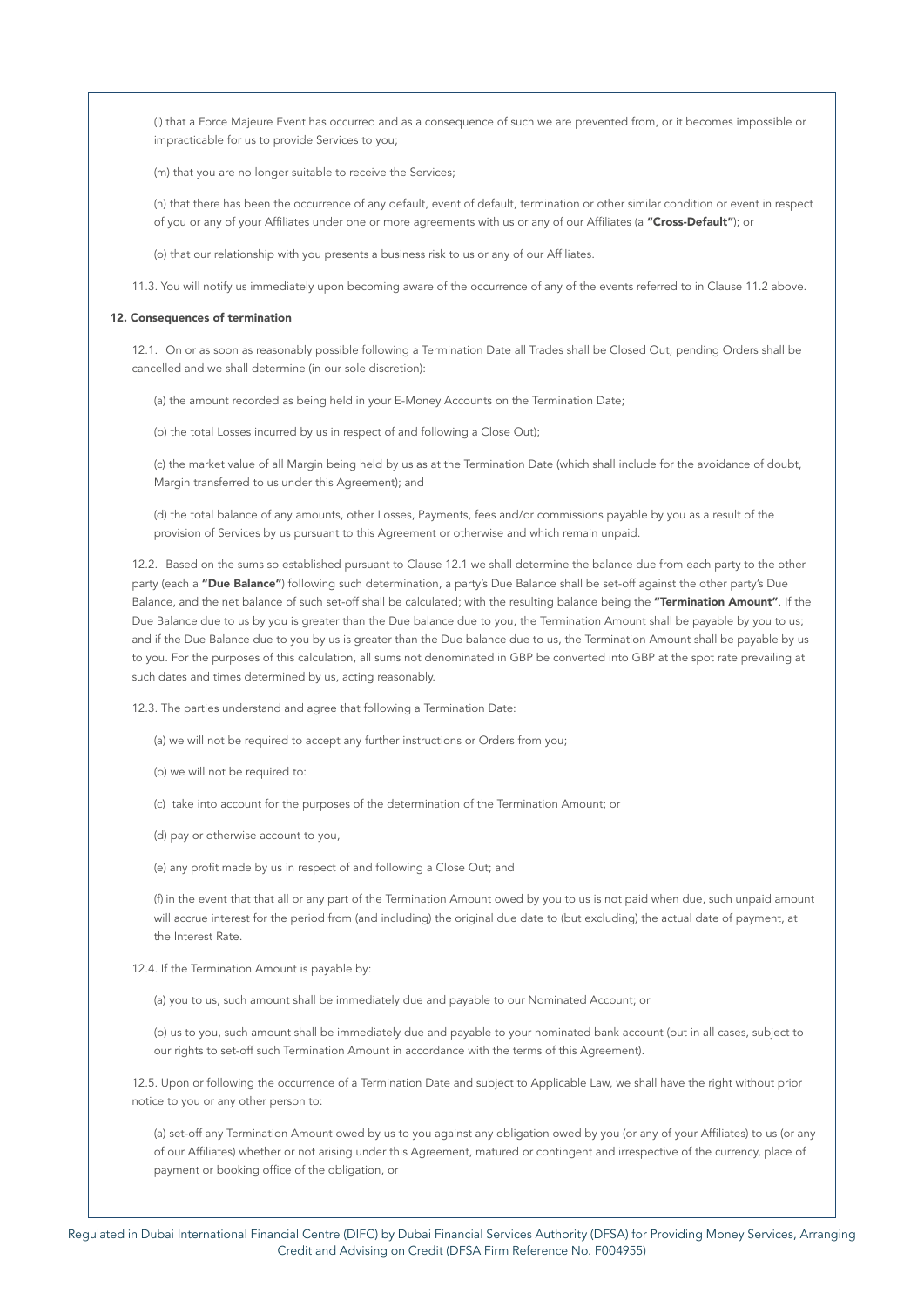(b) set-off any Termination Amount owed by you to us against any obligation owed by us (or any of our Affiliates) to you (or any of your Affiliates) whether or not arising under this Agreement, matured or contingent and irrespective of the currency, place of payment or booking office of the obligation, (the "Other Amounts"). To the extent that any Other Amounts are so set-off, those Other Amounts will be discharged promptly and in all respects. For the purpose of cross-currency set-off, we may convert either obligation at the applicable market exchange rate selected by us on the relevant date. If an amount of an obligation is unascertained, we may estimate that amount and set off in respect of the estimate, subject to the relevant party accounting to the other when the amount of the obligation is ascertained. Nothing in this Clause 12.5 will be effective to create a charge or other security interest. This Clause 12.5 will be without prejudice and in addition to any right of set-off, offset, combination of accounts, lien, right of retention or withholding or similar right or requirements to which a party is at any time otherwise entitled or subject (whether by operation of law, contract or otherwise).

12.6. Following the payment of the Termination Amount in full (and, if applicable, any set-off in accordance with Clause 12.5), we may close your E-Money Account(s).

12.7. The termination of this Agreement shall not affect any provisions of this Agreement that are expressly or by necessary implication intended to survive such termination.

## 13. Contacting us/complaints

13.1. If you wish to contact us regarding your E-Money Account or any of the Services, you can do so (unless we say otherwise) through an Ebury Representative or otherwise by contacting [complaints@ebury.com](http://complaints@ebury.com).

13.2. If you are unhappy with any of our Services, you can contact an Ebury Representative by using any of the following details:

Telephone: +971 4 526 1555

Post: Compliance Department, Ebury Partners UK Limited Gate Avenue, South Zone, Level 1, DIFC Innovation Hub, Unit 162 & 164 Dubai, UAE

Email: [complaints@ebury.com](http://complaints@ebury.com)

13.3. For further information on our complaints policy, please see [www.ebury.com/legal/complaints-policy.](http://www.ebury.com/legal/complaints-policy) If required a copy of our complaints policy is also available upon request, free of charge.

### 14. The E-Money Account

14.1. Your E-Money Account is an electronic money account which enables you to send and receive electronic payments in accordance with the terms of this Clause 14.

14.2. Your E-Money Account is not a personal bank or deposit account and you will not earn any interest on the funds held in the E-Money Account.

14.3. As the provider of your E-Money Account, we are authorised by the DFSA to Provide Money Services in or from the DIFC, which allows us to provide and operate payment accounts.

14.4. Being regulated by the DFSA, we are required under the DFSA Rules to ensure that the funds received by us from you are subject to the protection conferred by the DFSA's Client Money Provisions, and therefore will be held on your behalf in one or more segregated bank accounts separately from our own funds. In the event of our insolvency, winding up or other Act of Insolvency, these funds will be subject to the DFSA's 'Client Money Distribution Rules' as provided for under the DFSA Rules.

14.5. Where we receive funds from you, they will initially be received into a non-segregated account. After receipt by us, the funds will then be paid into the relevant segregated bank account(s) within [one Business Day].

14.6. You acknowledge and understand that when and if we hold your funds in a jurisdiction outside the DIFC: a) the market practices, insolvency and legal regime applicable in that jurisdiction may differ from the regime applicable in the DIFC; and b) we may hold your funds in an account with an Affiliate.

14.7. Your E-Money Account(s) are denominated in the currencies as selected by you.

### 15. Using the E-Money Account

15.1. We will credit any funds received from you, or on behalf of you from third parties, to your E-Money Account.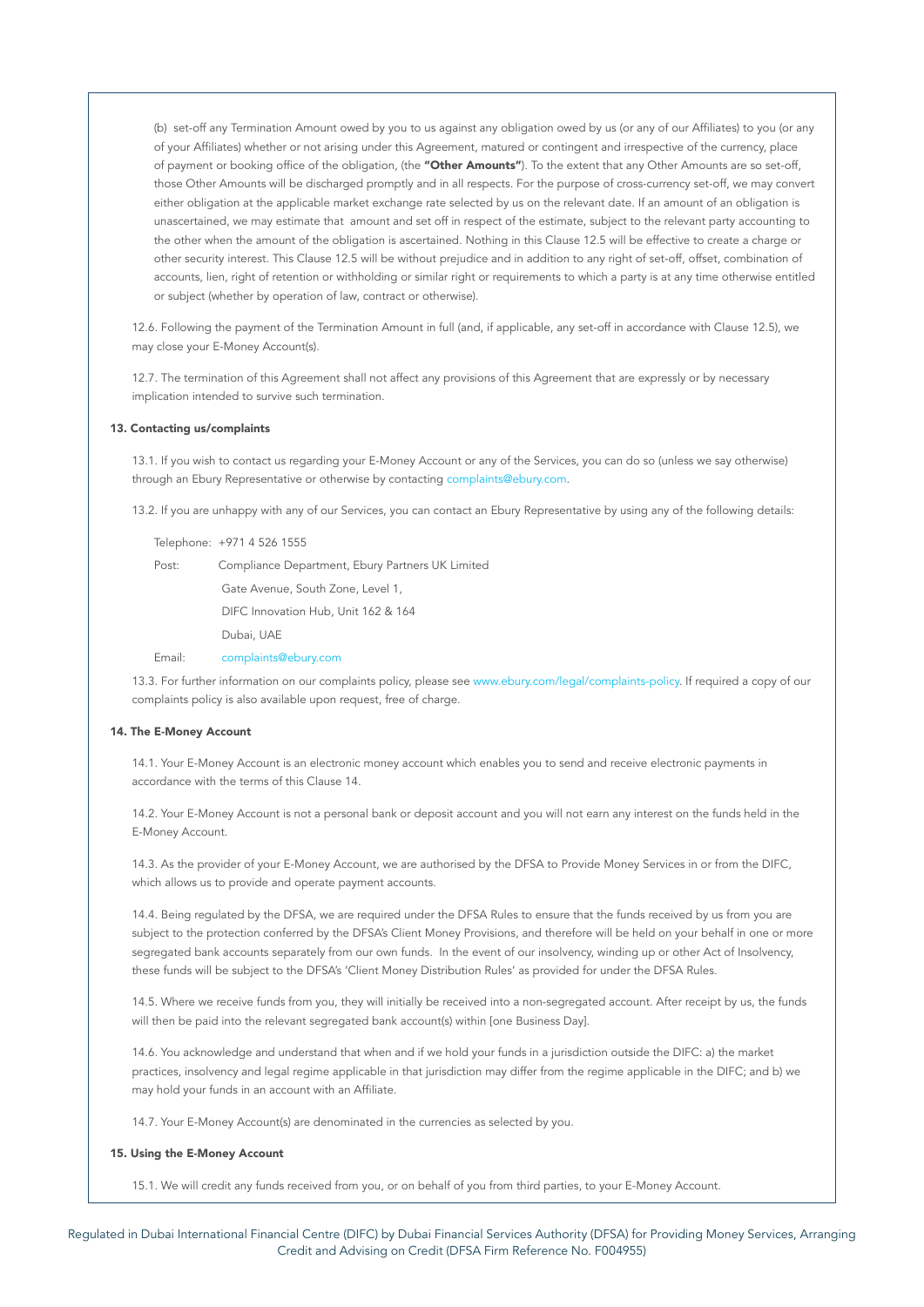15.2. Your E-Money Account can be used to (a) store funds in one or more currencies nominated by you; (b) make Transfers (alone or in combination with a Trade); (c) make Payments in connection with one or more obligations hereunder (including in respect of Trades); and (d) pay Margin.

15.3. We will not allow you to make any Transfer or Payment out of your E-Money Account where this would put your E-Money Account into a negative balance. You should therefore ensure that you have sufficient funds, including for the purposes of satisfying any Margin Call which may be made from time-to-time, in your E-Money Account before placing an E-Money Order or Order.

15.4. You must pay any applicable fees in connection with our Services. We may impose fees or charges for our Services, including a fee for the use of an E-Money Account and/or on a per Trade, Order or E-Money Order basis, at our discretion. Information on our fee structure is included in the fee sheet which has been separately provided to you (as may be updated by us and sent to you in writing from time to time). By signing this Agreement, You agree to our fee structure as exposed in the Fee Sheet. We will let you know the amount of any fees we charge when you place or we process a Trade, an Order or an E-Money Order (as applicable). All fees payable to us under or in connection with this Agreement are exclusive of any taxes (including any applicable value added tax or other relevant sales tax).

15.5. Please note that other costs, taxes, fees or charges may apply to you that are not charged by us and/or won't be paid through us unless otherwise agreed between us and you in writing. You are responsible for paying such costs, taxes, fees or charges where these apply. It is your responsibility to determine what, if any, taxes apply to the payments you make or receive, and it is your responsibility to collect, report and remit the correct amount of tax to the appropriate tax authorities. If we are required to withhold any taxes, we may deduct such taxes from amounts otherwise owed to you and pay them to the appropriate authority.

15.6. Where permitted by Applicable Law, we may provide or receive a monetary or non-monetary benefit from an Affiliate or a third party in respect of a Trade we enter into for you under this Agreement. Before providing you with Services under this Agreement, we will disclose to you information on payments and benefits including a generic description of minor non-monetary benefits. Other non- minor benefits will be priced and disclosed separately. If we cannot ascertain the amount of any payment or benefit in advance, we will disclose to you the method of our calculation and will provide you more exact details of the payment or benefit once it is received. We will also inform you at least once a year about the actual amount of on-going payments or benefits received in connection with the Services.

15.7. You can place an E-Money Order and/or an Order from your E-Money Account online, by telephone or by email:

(a) Online - You must log on to the Online System (using your password and log-in details) and follow the instructions to submit your E-Money Order and/or an Order.

(b) Telephone - You must call an Ebury Representative and specify your E-Money Order and/or an Order, together with such other information as we may reasonably request.

(c) Email - You must email us and specify your E-Money Order and/or an Order.

15.8. When placing an E-Money Order and/or an Order you will be required to provide us with the requisite details (including any unique identifier and other information which we may request).

15.9. An E-Money Order and/or an Order will be deemed to have been authorised by you if the relevant instruction has been given (i) in accordance with this Agreement (which may include any applicable security procedures) or (ii) pursuant to any specific arrangements agreed with you and governed by separate terms and conditions or (iii) through any Third Party Provider. We may treat an instruction generated or given through your use of the Services or given through any Third Party Provider as if it was an instruction given by you or an Authorised Party under this Agreement, and the resulting an E-Money Order and/or an Order as authorised accordingly.

15.10. Notwithstanding any provision to the contrary in this Agreement, where an E-Money Order and/or an Order relates to a payment for a future date at least 1 UK Business Day after the instruction, we confirm that you may reserve the right to withdraw that instruction provided that at least 1 UK Business Days' written notice is given to us prior to the date on which the Beneficiary's Account is to be credited.

15.11. We reserve the right to stop the use of any means or method (including our Online System) you or an Authorised Party use to give us an E-Money Order and/or an Order (an "Order Facility") on reasonable grounds relating to the security of Order Facility or the suspicion of unauthorised or fraudulent use of Order Facility. Before stopping the use of any Order Facility, we will inform you that we intend to stop such use and give our reasons for doing so, unless it is not reasonably practicable to do so, in which case the we will inform you immediately afterwards. In either case, we will inform you in the manner in which we consider most appropriate in the circumstances and will not be obliged to inform you where doing so would compromise our reasonable security measures or otherwise be contrary to Applicable Law. You may request that the use of the Order Facility is no longer stopped by following the notification procedure referred to in the paragraph below, but we will not be obliged to accede to your request until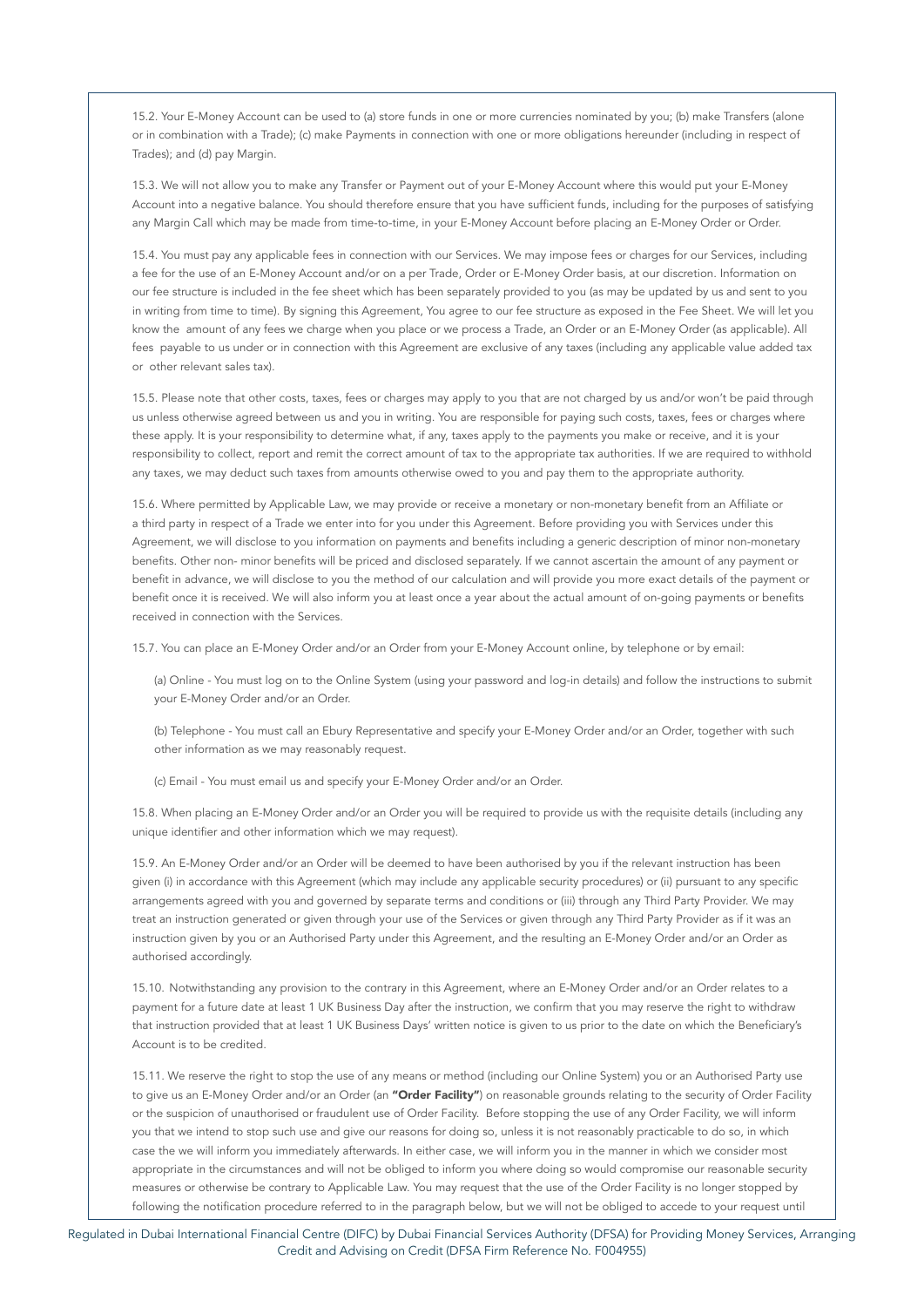after the reasons for stopping its use cease to exist.

15.12.We reserve the right to refuse any E-Money Order or Order (including any given through any Third Party Provider) which does not satisfy all the relevant conditions as set out in this Agreement or the execution of which would contravene any Applicable Laws; and we shall not be liable to you for any such refusal. Unless such notification would be contrary to Applicable Laws, we will notify you no later than the next Business Day in the manner in which we consider most appropriate in the circumstances of the fact of refusal, (if possible) the reasons for the refusal and (where it is possible to provide reasons for the refusal and those reasons relate to factual matters) the procedure you may use to rectify any factual errors that led to the refusal.

15.13.You acknowledge and agree that with respect to transactions which are:

(a) payment transactions in euro within the European Economic Area (the *"EEA"*);

(b) national payment transactions in a non-euro currency of a member state of the EEA; or

(c) payment transactions within the EEA involving the conversion between euro and a non-euro currency of a member state of the EEA, and where

(i) the currency conversion is carried out in the member state which has a non-euro currency; and

(ii) in the case of cross-border payment transactions, the cross-border transfer takes place in euro,

the Beneficiary's Account shall be credited by the no later than the end of the Business Day following the Business Day on which the relevant payment order was received by us. In the event that a payment order is received by us after 4 pm (London time) on any Business Day, it shall be deemed to have been received by us on the next following Business Day.

15.14.With respect to payment transactions within the EEA involving the currency of a member state which is not covered by Clause 15.13 above, you agree that the Beneficiary's Account shall be credited by the no later than the end of the fourth (4th) Business Day following the Business Day on which the relevant payment order was received by us. In the event that a payment order is received by us after [4 pm (UAE time) on any Business Day, it shall be deemed to have been received by us on the next following Business Day.

15.15.If you are sending money to a Beneficiary Account that is located within the EEA, the only permitted charging option for that payment will be Shared Charging (also referred to as "SHA"). For these purposes, "Shared Charging" means that you will pay our charges for the payment transaction, and the beneficiary will pay any charges levied by the beneficiary's payment service provider for the receipt of funds. If you are sending money to a beneficiary whose payment service provider is located outside of the EEA, Shared Charging, is likely to apply unless you notify us that you are electing to:

(a) apply the "OUR" charging option whereby you pay both our charges and the charges levied by the beneficiary's payment service provider (which may result in increased charges for you on a per transaction basis); or,

(b) apply the "BEN" charging option whereby the beneficiary of the payment will pay both our charges and the charges levied by the beneficiary's payment service provider

You understand and agree that in the event that you notify us that the OUR or BEN charging option is to apply, we will use reasonable endeavours to give effect to your instructions, provided that we may, in our sole and absolute discretion, continue to apply Shared Charging.

15.16.Where you make a payment using your E-Money Account, the amount of the payment will be deducted by us from your E-Money Account balance. You must ensure that you have sufficient funds in your E-Money Account to cover the amount of E-Money Order or Order you want to make using your E-Money Account. If you do not have sufficient funds in your E-Money Account, we reserve the right to postpone the execution such E-Money Order or Order, and we may impose a charge to cover the costs of us doing so.

15.17.You can check the balance held in your E-Money Account by logging into the Online System. Key information relating to payments made using the E-Money Account, including all fees and any other charges applied to your E-Money Account and transaction history, will be available (in accordance with Applicable Laws) by logging into the Online System.

15.18.Each transaction made using the E-Money Account will be given a unique transaction ID which will be set out in the transaction history. You must quote this transaction ID when communicating with an Ebury Representative about a particular transaction.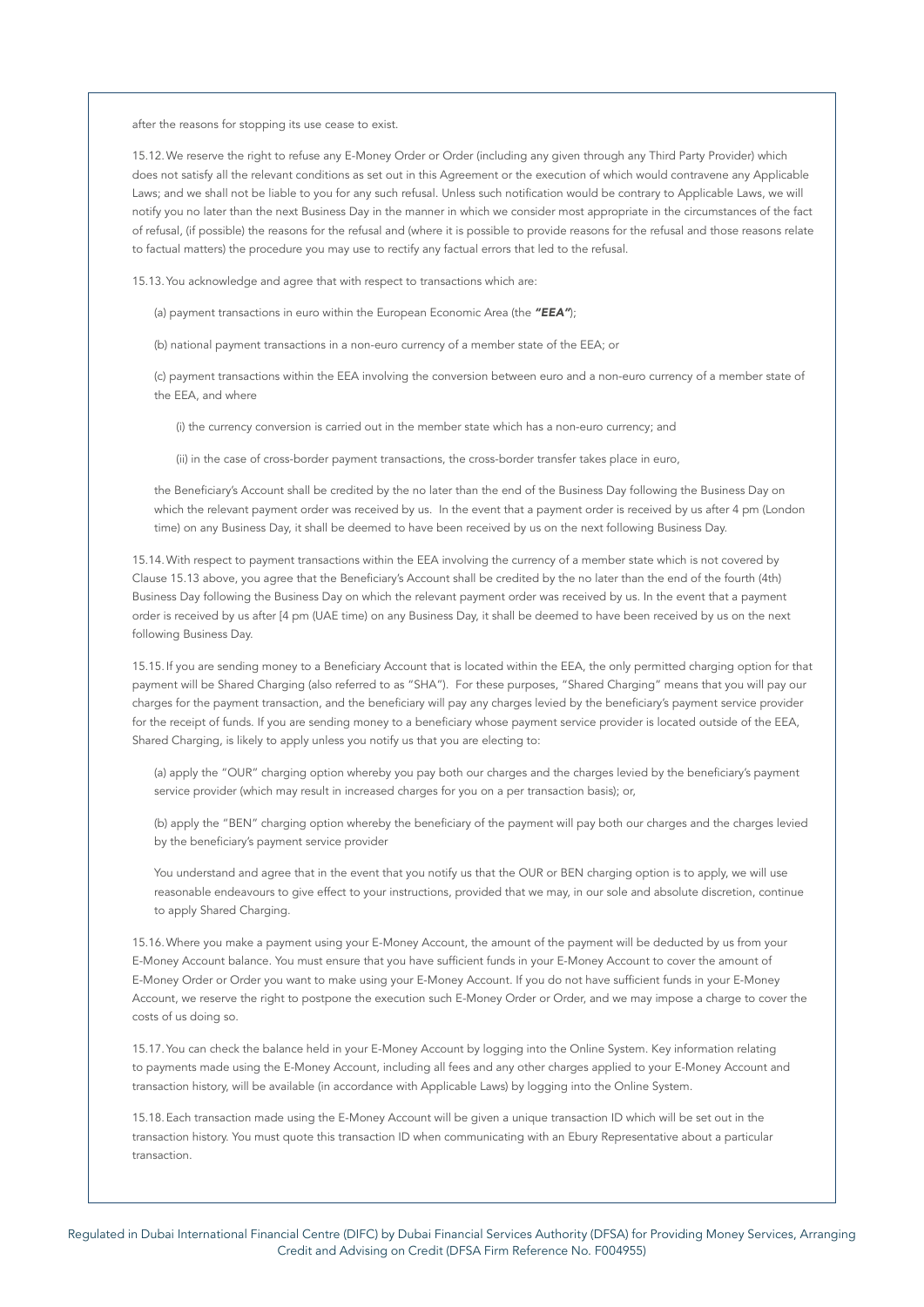15.19.Unless we agree otherwise, any redemption from your E-Money Account will be to the bank account which you notified to us when you first registered to use our Services. You can request a redemption through the Online System, unless we agree otherwise.

15.20.You understand and agree that, notwithstanding the terms of this Clause 15, we may at any time and from time to time delay a payment to or from your E-Money Account whilst we investigate, and conduct such other reasonable checks and enquiries, for the purposes of ensuring that such payment will not contravene any Applicable Laws. We may suspend, terminate or cancel any such payments which we believe (in our sole and absolute discretion) contravene Applicable Laws.

# 16. Liability for incorrect execution and unauthorised payments

16.1. In the case of an E-Money Order that we agree has been improperly executed due to our mistake, we shall immediately refund the amount to your E-Money Account. In the event that you identify an error in an E-Money Order, you must notify us in writing as soon possible after becoming aware of the error, in any case, no later than six months after the date the E-Money Order was executed; after which time we will have no obligation to investigate or act upon your notification or provide a refund.

16.2. In the case of an unauthorised payment from your E-Money Account, at your written request we shall refund the unauthorised payment amount to your E-Money Account within 3 UK Business Days. We will not however be required to refund such a payment:

(a) where your actions (or omissions) have caused or contributed to the unauthorised payment being made from your E-Money Account;

(b) where the unauthorised payment arises from your failure to keep your E-Money Account log-in, password or other security details safe;

(c) if you fail to notify us without undue delay of any Loss or misuse of a log-in or password or another event that could reasonably be expected to have compromised the security of your E-Money Account after you have gained knowledge of such event, in which case you shall remain liable for all Losses incurred after gaining such knowledge;

(d) if you fail to dispute and bring the unauthorised payment to our attention in writing within six months from the date of the relevant payment; or

(e) where you have acted fraudulently or with gross negligence

16.3 You further understand and agree that:

(a) In the event that you discover an unauthorised payment, you must notify us no later than six (6) months from the date of that unauthorised payment in order to be entitled to redress.

(b) In the event that a payment was not authorised by you, we will refund the amount of the transaction to you, and your maximum liability in respect of such unauthorised payment will be £35 unless you are found to have acted fraudulently or negligently or allowed another person to use your E-Money Account.

(c) Where you believe that we may have failed to perform or incorrectly performed a payment transaction, you must notify us without undue delay and in any event no later than six (6) months from the date of such payment. We will make appropriate efforts to investigate and where we have failed to perform or incorrectly performed such payment transaction, we will make good and correct the error.

# 17. Limiting use of your E-Money Account

17.1. We may suspend or otherwise restrict the functionality of your E-Money Account on any reasonable grounds relating to the security of the E-Money Account or any of its security features or if we reasonably suspect that an unauthorised or fraudulent use of your E-Money Account has occurred or that any of its security features have been compromised or where a Force Majeure Event occurs and is continuing. At any time and from time to time (in our sole and absolute discretion), we may increase or otherwise enhance our security checks in relation to your E-Money Account and/or any Order made by you.

17.2. We may also suspend your E-Money Account, restrict its functionality and/or reduce your trading limit to nil if any Payments are outstanding.

17.3. We will notify you of any suspension or restriction and of the reasons for such suspension or restriction in advance or, where it is impracticable to do so, immediately after the suspension or restriction has been imposed, unless that would be unlawful or compromise our reasonable security interests.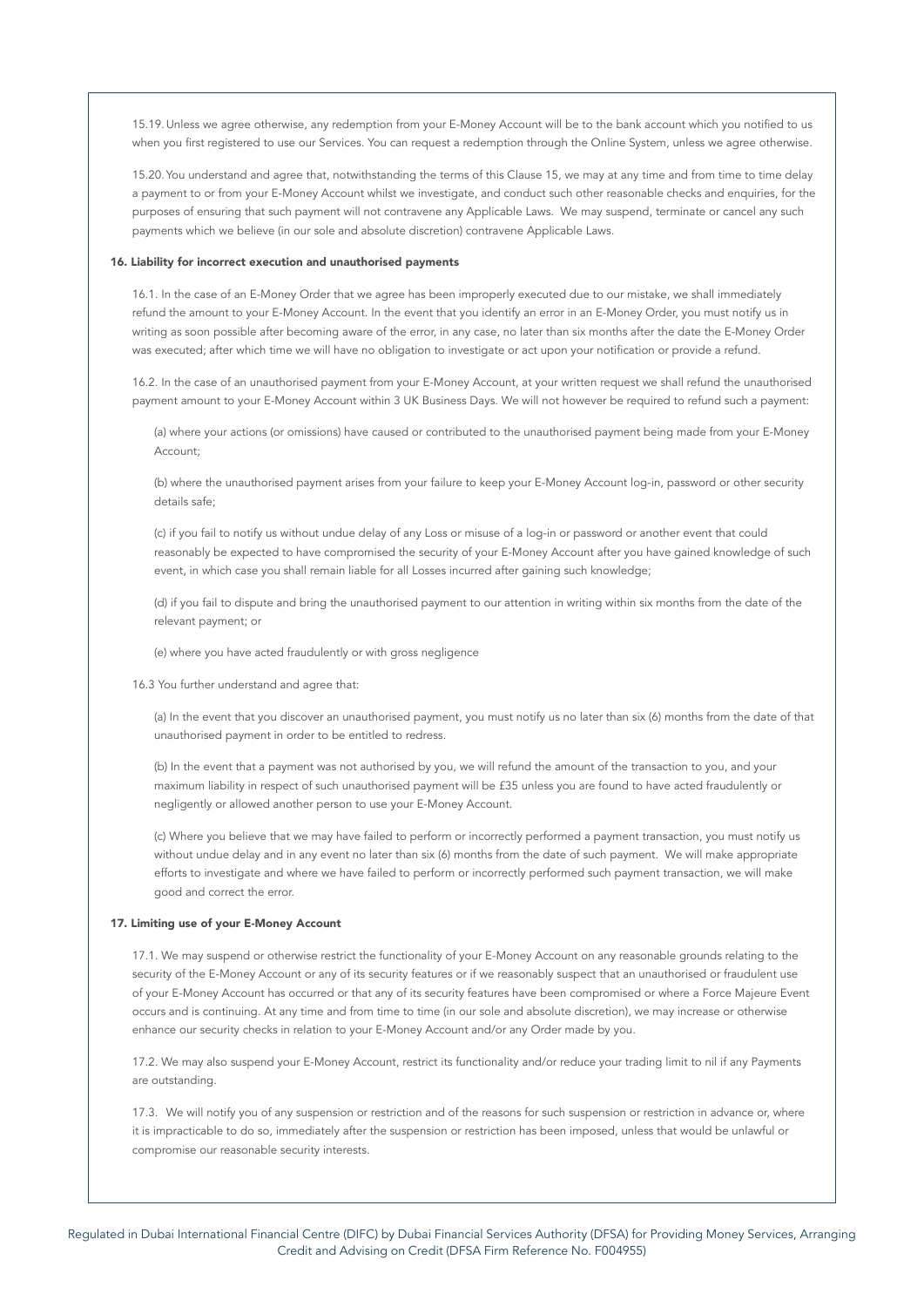17.4. We will lift the suspension and/or the restriction as soon as practicable after the reasons for the suspension and/or restriction have ceased to exist.

### 18. Your use of a Third Party Provider

18.1. You have the right, to the extent permitted by Applicable Laws, with respect to your E-Money Account, to make use of a Third Party Provider.

18.2. You acknowledge and agree that if you do make use of a Third Party Provider, such Third Party Provider shall:

(a) in the case of an AISP, have access to your E-Money Account and all the transactions, data and other information contained therein (which may include sensitive personal information);

(b) in the case of a PISP, be able to give E-Money Orders as if it were you or an Authorised Party acting on your behalf; and

(c) in the case of a CBPII, be able to request confirmation of funds availability within your E-Money Account,

and you agree that we shall act on such access, instructions and requests as if they were provided to or given by you and shall be effective as if yours, whether or not authorised. You expressly waive any confidentiality, data protection, banking secrecy or professional secrecy obligations with respect to any such access.

18.3. We may deny a Third Party Provider access to your E-Money Account for any reasons relating to unauthorised or fraudulent access to your E-Money Account by that Third Party Provider, including the unauthorised or fraudulent initiation of a E-Money Order. Unless we are excused by Applicable Laws from giving such notification, we will notify you in the manner in which we consider most appropriate in the circumstances of the denial of access and, unless we are excused by Applicable Laws from providing such reasons, the reasons for the denial before such denial of access, unless it is not reasonably practicable to do so, in which case the we will notify you as soon as reasonably practicable afterwards. You acknowledge that we may be required to report the incident to the relevant competent authority with details of the case and the reasons for taking action.

18.4. You acknowledge and agree that it is your responsibility, and not the responsibility of the relevant Third Party Provider, to notify us of any unauthorised or incorrectly executed E-Money Order and/or Order or any non-executed or defective funds transfer in accordance with this Agreement, notwithstanding that the E-Money Orders and/or Order and/or relevant funds transfer was initiated through a Third Party Provider, and further that we may disregard such notification received from a Third Party Provider.

### 19. Receiving payments and using account details in your name

19.1. Subject to this Clause 19 and any restrictions set out in this Agreement, you can ask us for E-Money Account details which you can then give to third parties so that they can send funds to your E-Money Account in a given currency. We may charge a fee for this service; and the provision of such service is subject to our discretion and Applicable Laws. It is important that you or the third party (as applicable) enter the correct account details when executing the payment for the incoming transfer. Upon receipt of the funds by us, we will issue the corresponding value of electronic money to credit your E-Money Account. For certain incoming payments, we may ask you to provide additional information (in line with our obligations under Applicable Laws): for example, we may ask you for copies of invoices for one or more incoming payments. If you or the third party enter incorrect account details in regards to the payment and, as a result, we do not receive the funds, we are not responsible for any Losses you or the third party incur.

19.2. Subject to the terms of Clause 19 and our agreement (in writing) you can receive payments from the following third parties:

(a) your clients;

(b) vendors or other commercial partners;

- (c) your subsidiaries or other legal entities within your corporate group; and/or
- (d) if you sell goods online, certain Ebury-approved online marketplaces or payment gateways.

19.3. You cannot use your E-Money Account details to set up direct debits or receive payments from short-term lenders, unless otherwise agreed by us in writing.

19.4. Please note that the currencies supported are subject to change and may be subject to further restrictions. You must consult with an Ebury Representative to confirm if the currency you expect to receive is supported. Please visit our website for further information about your E-Money Account. If you receive funds in a currency different from your E-Money Account, these funds will be converted into the relevant currency at our relevant currency conversion rate. Ebury and its Affiliates will not be responsible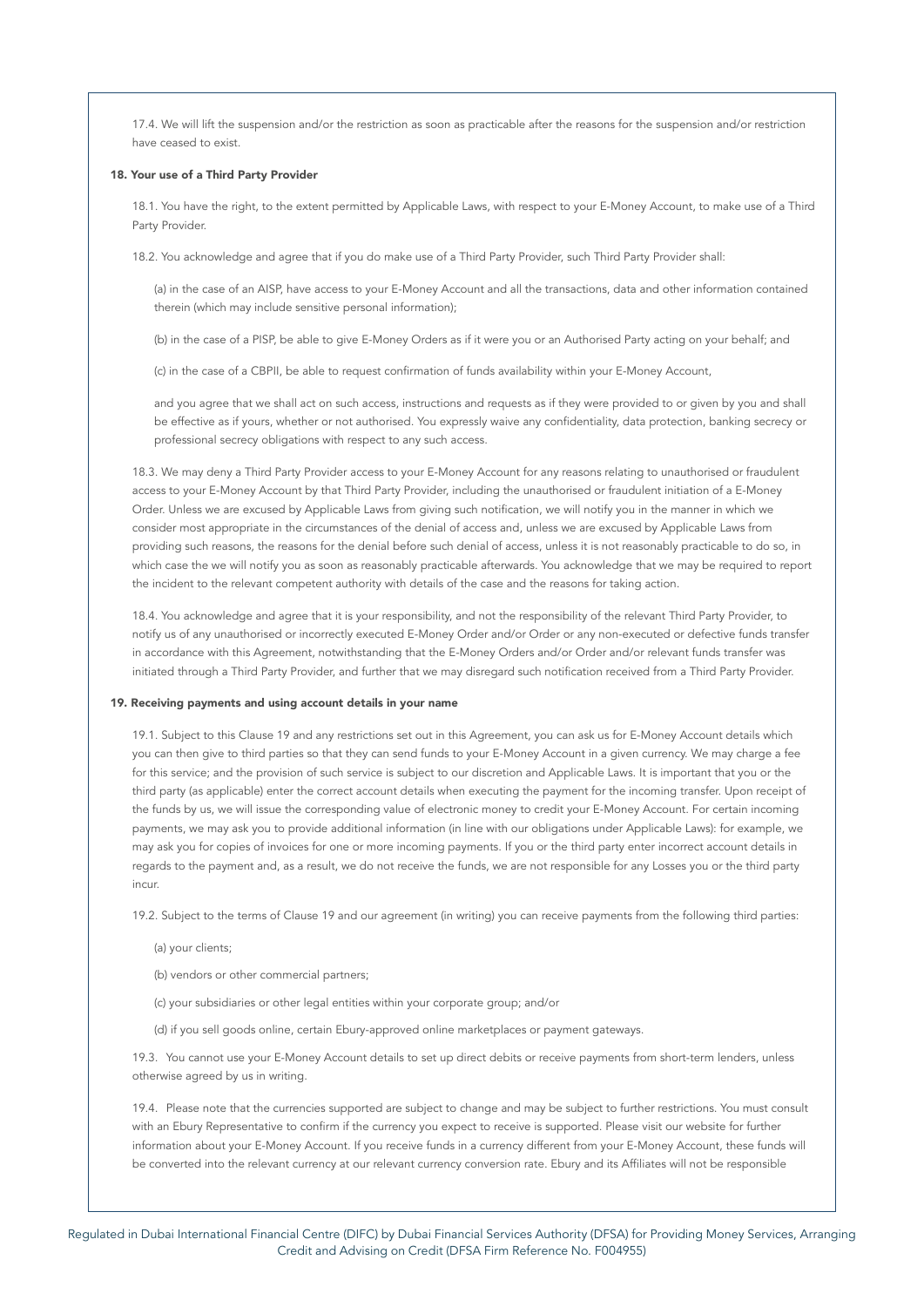for any Losses you may incur as a result of this exchange. If you receive funds in an unsupported currency the payment might be declined and Ebury and its Affiliates will not be responsible for any Losses you may incur.

19.5. You are responsible for paying all taxes and related charges which you may be required to pay (in any jurisdiction) as a result of you receiving funds using your E-Money Account. If you are unclear as to your obligations, you should seek independent advice from a tax professional.

19.6. Payments made to your E-Money Account may be subject to reversal (for example, if one of your clients exercises its cancellation rights). If we receive any such request, we may deduct the relevant amount from your E-Money Account and pay it back to the payer or the payer's payment service provider. Ebury and its Affiliates will not be responsible for any Losses you may incur as a result.

19.7. Payments originated from overseas by you or a third party are not eligible for the Faster Payment Scheme. Should we receive any overseas payments to UK accounts in GBP, we may (in our sole and absolute discretion) return and credit the relevant amount to the originating account. Ebury and its Affiliates will not be responsible for any Losses you may incur as a result.

19.8. We will not make E-Money Account details available to businesses or provide any Service to support transactions which involve directly or indirectly or relate to online gambling, pornography, firearms, illegal drugs and paraphernalia, prescription drugs from unlicensed or online pharmacies, forged documents, products infringing copyrights or counterfeit goods, payday Loans and pawn shops, cryptocurrencies, or any activity that Ebury deems is illegal on contrary to Applicable Laws ("Excluded Business").

 19.9. At our discretion, we may assign you one or more account details in your name, which consist of an account number and other necessary information to accept or make payments in a given currency. These account details are a routing address for your E-Money Account. This means that payments sent using such account details will be reconciled to your E-Money Account balance. Funds received by us which reference account details in your name will be treated in exactly the same way as any other funds you hold with us (see Clause 14)

 19.10. Eligibility to use account details in your name is subject to change, and is dependent on certain country restrictions and Applicable Laws. We reserve the right to refuse to provide account details in your name. Before we provide you with account details in your name, we may request additional information or documentation to comply with our obligations to our regulators or otherwise under Applicable Laws. You must provide us with this requested information within a reasonable timeframe.

# 20. How to Place and Confirm a Trade

20.1. You can place an Order online, by telephone or by email, as further described in Clause 15.7. You understand and agree that the decision as to whether or not we decide to enter a Trade with you following the receipt of your Order is subject to our full discretion.

20.2. Once we have received your Order, we will confirm:

(a) the amount of the Sale Currency and/or the Purchase Currency;

(b) the foreign exchange rate and/or spread which we intend to apply;

(c) any Payment to be made in respect of such Order;

(d) any Margin payable by you as consequence of such Order (which we may later request at our discretion); and

(e) any additional terms which we intend to apply to the relevant Trade.

20.3. Upon receipt of an Order, we will provide you with a Transaction Receipt and a Payment Instruction Confirmation, which we may provide in a single communication.

20.4. You must carefully review the Transaction Receipt and the Payment Instruction Confirmation and tell us (i) before Payment and (ii) within one (1) hour of receipt of your Transaction Receipt and/or Payment Instruction Confirmation, if you think any of the details are incorrect. We will provide you with a revised Transaction Receipt and/or Payment Instruction Confirmation as soon as possible. If we do not hear from you within the timeframe above or if you make the relevant Payment, you understand and agree that you will be deemed to have agreed with the Transaction Receipt and/or the Payment Instruction.

20.5. If you confirm your Order (and make Payment in accordance with Clause 22 on a non-Business Day (orafter our cut-off times) details of which can be made available to you upon request by you to an Ebury Representative)), we will process your Order in the next Business Day.

### 21. Trade Suspension, Amendment or Cancellation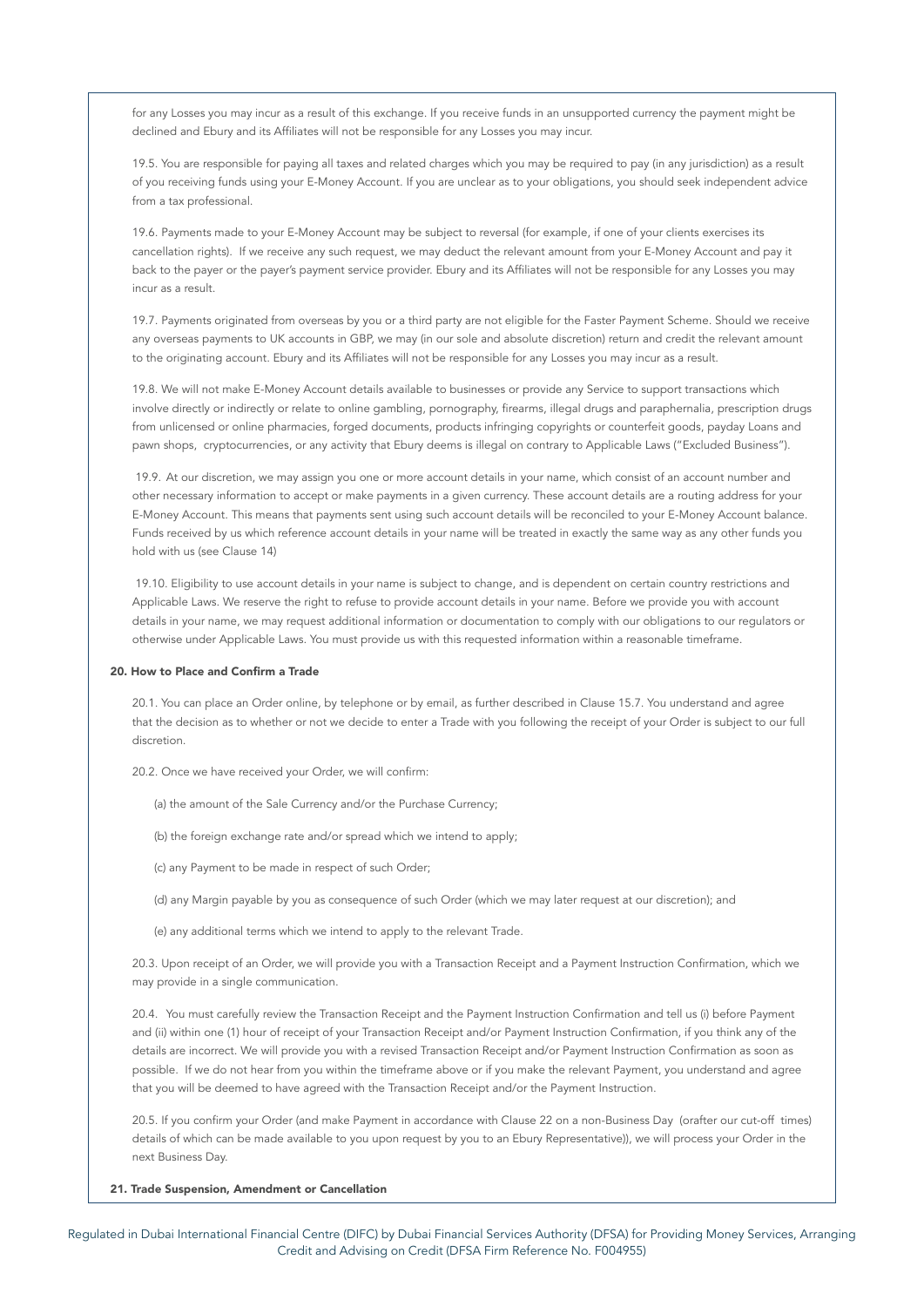21.1. You may not cancel a Trade which you have placed with us. However, if we have not yet processed the Trade:

(a) you can correct any incorrect Beneficiary Account details (though we may charge a fee for this); or

(b) we may at our discretion permit you to cancel the Trade.

21.2. We may reject, suspend, delay, amend, decline, disregard or cancel an Order and/or Trade, or refuse to issue a Transaction Receipt in our sole discretion (including as may be required by Applicable Laws). Where we may reject, suspend, delay, amend, decline, disregard or cancel an Order and/or Trade we shall notify you as soon as reasonably practicable and, to the extent permitted by Applicable Law, use all reasonable efforts to notify you of the reasons for such refusal.

21.3.We may amend a Trade if a Force Majeure Event occurs, where in our sole discretion reasonable steps are required to avoid Losses being incurred. Such amendment shall not alter the parties' rights and obligations under this Agreement.

21.4. You must ensure that you have sufficient funds in your E-Money Account to cover the amount of any Trade you want to make using your E-Money Account. If you do not have sufficient funds in your E-Money Account, we may postpone the execution date of the Trade and we may impose a charge to cover the costs of us doing so.

21.5. You understand and agree that, in the event that a trade is cancelled:

(a) if we have already received the Payment Amount, we will return and credit such amount to the originating account, provided that in the event that we determine (in our sole and absolute discretion) that the foreign exchange rate and/or spread at the time of return is different from that which applied at the time of the relevant Order or as set out in the Transaction Receipt, the amount returned will be subject to the then subsisting foreign exchange rate and/or spread (which may result in such returned amount being more or less than the original Payment Amount):

(b) we will not refund any fees that you have paid to us in respect of such Trade/Order; and

(c) we may require you to pay an additional fee that (as agreed with you at such time) for the purposes of effecting the relevant cancellation.

# 22. Payment

22.1. You must pay the full Payment Amount to us (either from your E-Money Account or otherwise) on or before the Delivery Date. If we have not received the Payment Amount by the Delivery Date (or any agreed change to the Delivery Date agreed pursuant to Clause 23.7) we may:

(a) refuse to fulfil the Trade; and/or

(b) Close Out the Trade.

22.2. Failure to make Payment in accordance with this Clause 21 will be a material breach of this Agreement and you shall be fully liable for any Loss we or our Affiliates suffer as a result of such breach (including, but not limited to, any Loss we or our Affiliates suffer as a result of a Close Out).

22.3. Without prejudice to any other rights and remedies available to us under Applicable Laws or pursuant to this Agreement, we may charge interest on any unpaid sum due to us under this Agreement at the Interest Rate. This interest will accrue daily from (and including) the original due date for payment to (but excluding) the actual date of payment in cleared funds.

# 23. Forward Contracts

23.1. From time to time we may agree to enter into a Forward Contract with you. You understand and agree that:

(a) we buy and sell currency for non-speculative purposes only and will not trade with you if you are seeking to enter into Forward Contract(s) as an investment or to profit by pure speculation on foreign exchange rate movements;

(b) we will only enter a Forward Contract with you if we are satisfied that you are entering such Trade (i) for non-speculative reasons and (ii) to facilitate the payment by you of goods, services and/or direct investments; and

(c) you will immediately notify us if the purpose of your Forward Contract (i) has ceased to become one to facilitate payment of identifiable goods, services and/or direct investment or (ii) could be considered as being for speculative reasons.

23.2. At any time and from time to time, we may in our sole discretion, notify you of a Margin Call. You understand and agree that in the event we consider (in our sole discretion) from time to time, that the amount of Margin you have transferred to us hereunder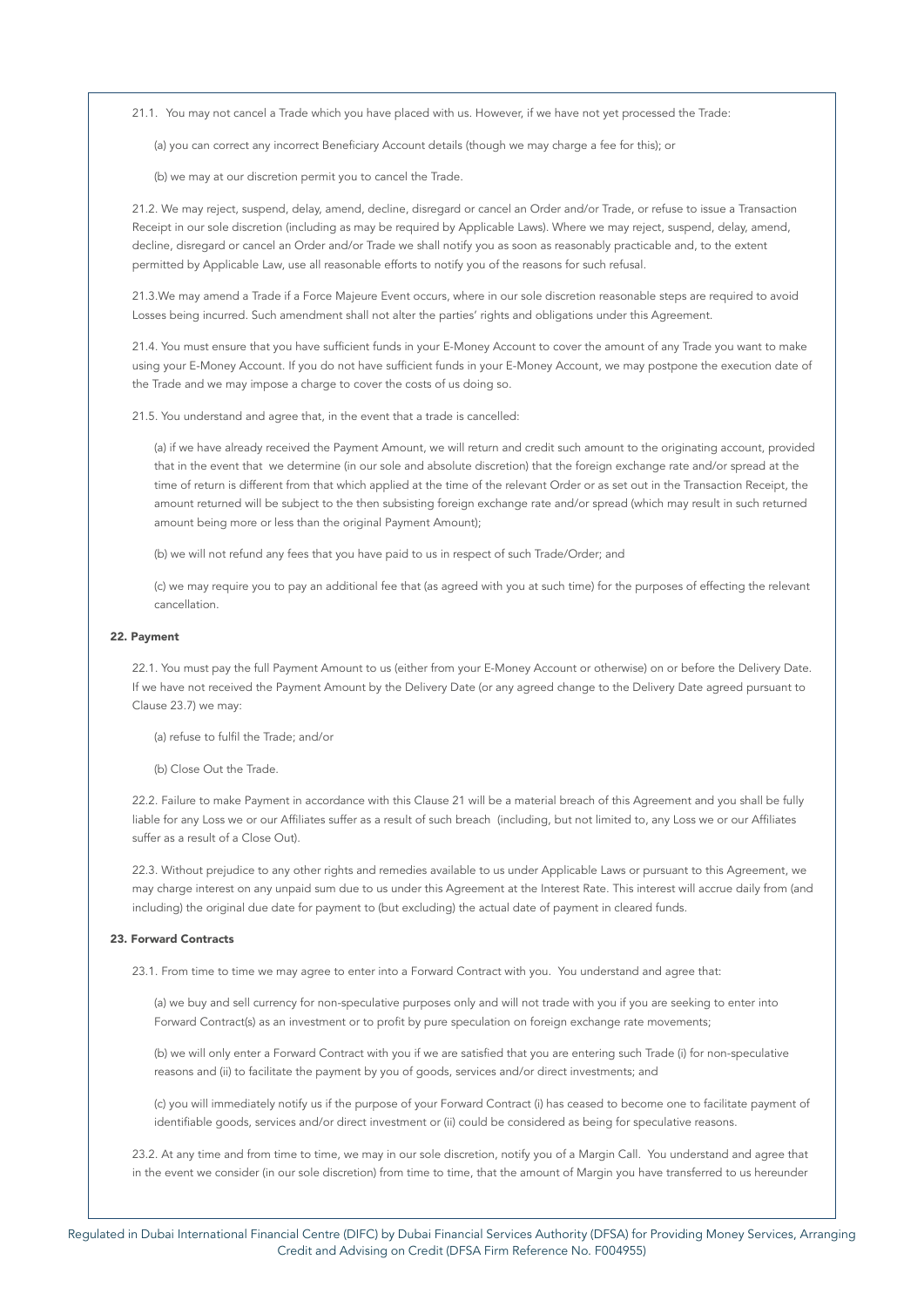is insufficient to secure or otherwise collateralise your obligations and liabilities to us, we may make additional Margin Calls to you.

23.3. In the event of a Margin Call, you must transfer the relevant Margin amount (or additional Margin amount, as the case may be) to our Nominated Account within twenty-four (24) hours of us notifying you of a Margin Call.

23.4. In providing us with Margin, you agree that such monies (i) will become the absolute property of ours, free from any equity, right, title or interest of yours; (ii) may be used by us in the ordinary course of our business, including without limitation to cover any exposure we may have to a third party liquidity provider with whom we have entered into transactions to hedge our exposure; (iii) will not be maintained by us in a segregated account; (iv) shall not be subject to a trust, deemed or otherwise, in your favour and (v) represents an unsecured claim against us for an amount equal to such amount and does not represent a claim, by way of trust or otherwise to the Margin or any assets of or under the control of Ebury.

23.5. If at any time and from time to time we determine that the Margin you have transferred to us is in excess of the amount we require for the purposes of securing or otherwise collateralising your obligations and liabilities to us hereunder, we will notify you of the existence of such excess Margin. At any time following such notification by us to you:

(a) you may request the return of any excess Margin; and

(b) subject to us determining that there continues to be excess Margin on the day on which you make such request, we will return to you as soon as reasonably practicable the relevant excess (if any).

23.6. You are not entitled to receive any interest on Margin delivered to us.

23.7. You may ask us to bring forward (pre-deliver) the Delivery Date or to extend (roll over) the Delivery Date in relation to the whole or only part of your Forward Contract. If we in our discretion agree to do so, you acknowledge that we may adjust the Payment Amount to reflect the new Delivery Date.

23.8. If you request and we agree to Close-Out a Forward Contract in advance of its original maturity or termination date, there may be a delay in us returning Margin (subject to any deductions we may make from such Margin pursuant to the terms of this Agreement) to you whilst we close out or otherwise terminate any transaction(s) which we have entered into with our liquidity providers and such liquidity providers return the margin related to such transaction(s) to us.

### 24. Limit Orders

24.1.Where we agree to accept a Limit Order from you, whilst we shall use of reasonable endeavours to exchange money at the specified exchange rate within the agreed time period, Ebury does not guarantee that we will be able to effect an exchange at the specified rate relating to such Limit Order and you agree that we may have to effect the conversion at a rate which is different to the relevant specified exchange rate. Where we are unable to execute a Limit Order for you within the agreed time period, we shall seek to notify you where Applicable Law allows.

24.2. If the last day of the agreed time period falls on a non-Business Day, your Limit Order will expire on the following Business Day.

24.3. You may cancel a Limit Order at any time (by telephone or by email), up until the point in time at which we commence the relevant conversion/transaction relating to such Limit Order.

24.4. Upon successful execution of a Limit Order, we will provide you with a Transaction Receipt setting out the details of the Trade.

# 25. Close Out

25.1. Without prejudice to and in addition to the rights of the parties pursuant to Clause 11 above, we may Close Out any or all Trades that you have with us, without notice to you

(a) if you fail to make any Payment to us when due (including, without limitation, the payment of Margin);

(b) if you fail to provide us with any information we have requested from you;

(c) any warranty, representation or undertaking you have given us is or becomes, in our opinion, materially inaccurate, incorrect or misleading;

(d) in the event that you are subject to an Act of Insolvency;

(e) if you take any action (or refrain from taking any action) which places us or you in breach of Applicable Laws;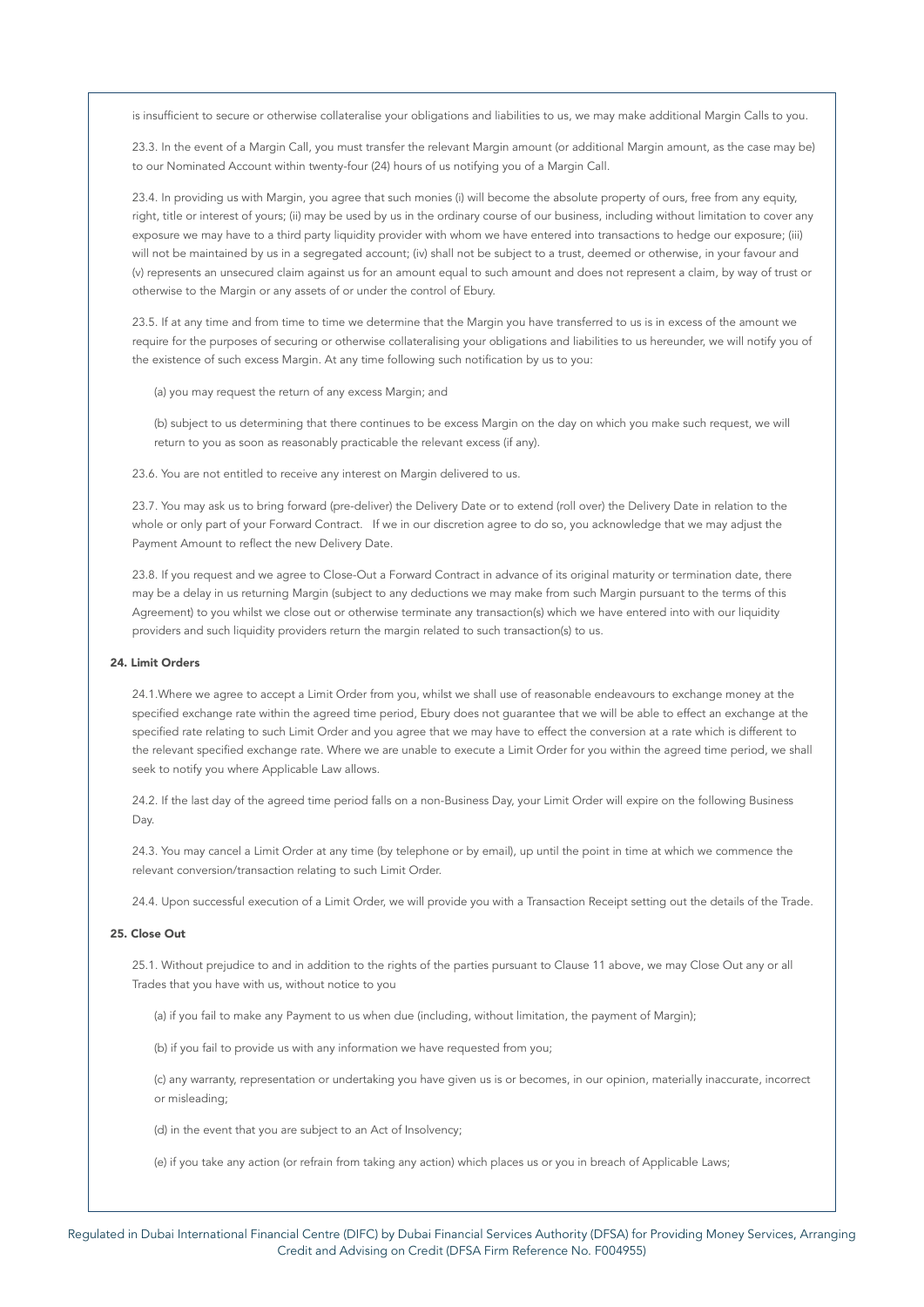(f) if the performance of our obligations under this Agreement become illegal or contrary to Applicable Laws;

(g) if you breach any term of this Agreement;

(h) the Trade is outside our risk appetite;

(i) if we decide in our sole discretion that our relationship with you presents a business risk to us or any of our Affiliates; or

(j) if at any time during the term of a Forward Contract, you notify us or we otherwise become aware that the purpose of such Forward Contract (i) is no longer to facilitate your payment for identifiable goods, services and/or direct investment or (ii) could be considered to have been entered, or otherwise continue to be held by you, for speculative reasons.

25.2. If we Close Out one or more Trades pursuant to this Clause 25 or we agree to Close Out a particular Trade(s) following a request by you.

(a) where we have elected to Close Out any or all current Trades following the occurrence of any of the events/circumstances specified in Clause 25.1 we shall cancel any pending Orders and we will not be required to accept any further instructions or Orders from you;

(b) we will buy-back/sell the currency that we have sold/bought for you in connection to the relevant Trade(s) at any market rate that is available to us. If we incur any Loss you will be liable to us for the amount of that Loss (as well as any costs incurred by us);

(c) where permitted by Applicable Law, we will not pay you any profit arising from the Close Out;

(d) you acknowledge that the amount of any Loss of ours realised on the Close Out of a Trade is a debt payable by you to us and agree that we may immediately deduct the total amount of any Loss (together with any costs) from your E-Money Account (if funds are available to do so);

(e) if the amount we are seeking to recover from you exceeds the amount of any Margin or funds available in your E-Money Account, you must immediately pay the remaining balance to us upon being notified by us of the total amount due; and

(f) we may charge you interest on any sum that remains payable to us after we Close Out at the Interest Rate for the period from (and including) the original due date to (but excluding) the actual date of payment.

# 26. Customer classification

26.1. We have classified you as a "Retail Client" (as defined in the DFSA Rules).

# 27.Conflicts of interest

27.1. Occasions can arise where we, or one of our clients, will have some form of interest in business that we are transacting for you. We have arrangements in place to ensure our clients are treated fairly and we have a conflict of interest policy in place to help us manage the risks. You may ask for a copy of this policy at any time.

27.2. We or one of our Affiliates may have an interest, relationship or may have entered into arrangements in connection with any services offered by us or by our Affiliates (an "Interest"). Please note that such an Interest may not be separately disclosed to you before or each time you enter into any transaction or arrangement or upon the advice or recommendation from us.

### 28. Other important terms

28.1. The DIFC branch of Ebury Partners UK Limited is regulated by the DFSA and registered in the DIFC, with our registered office at Gate Avenue, South Zone, Level 1, DIFC Innovation Hub, Unit 162 & 164, Dubai, UAE . We are authorised by the DFSA to provide the Financial Services of: "Providing Money Services" and "Arranging Credit and Advising on Credit" in or from the DIFC.

28.2. Except where expressly provided otherwise, no express term of this Agreement (nor any term implied under it) is enforceable pursuant by any person who is not a party to it.

28.3. We may agree to communicate with you in one or more languages depending on the location of the Ebury Representative which provides Services to you. The primary business language used by Ebury is English, and so if we have not expressly agreed otherwise, communications from you to us (in particular legal notices, correspondence and documentation) should be in the English language.

28.4. Any notice or other information required by this Agreement shall be given to the other, by delivering it by hand; sending it by pre-paid registered post; or sending it by email or comparable means of communication to the other party. Any notice or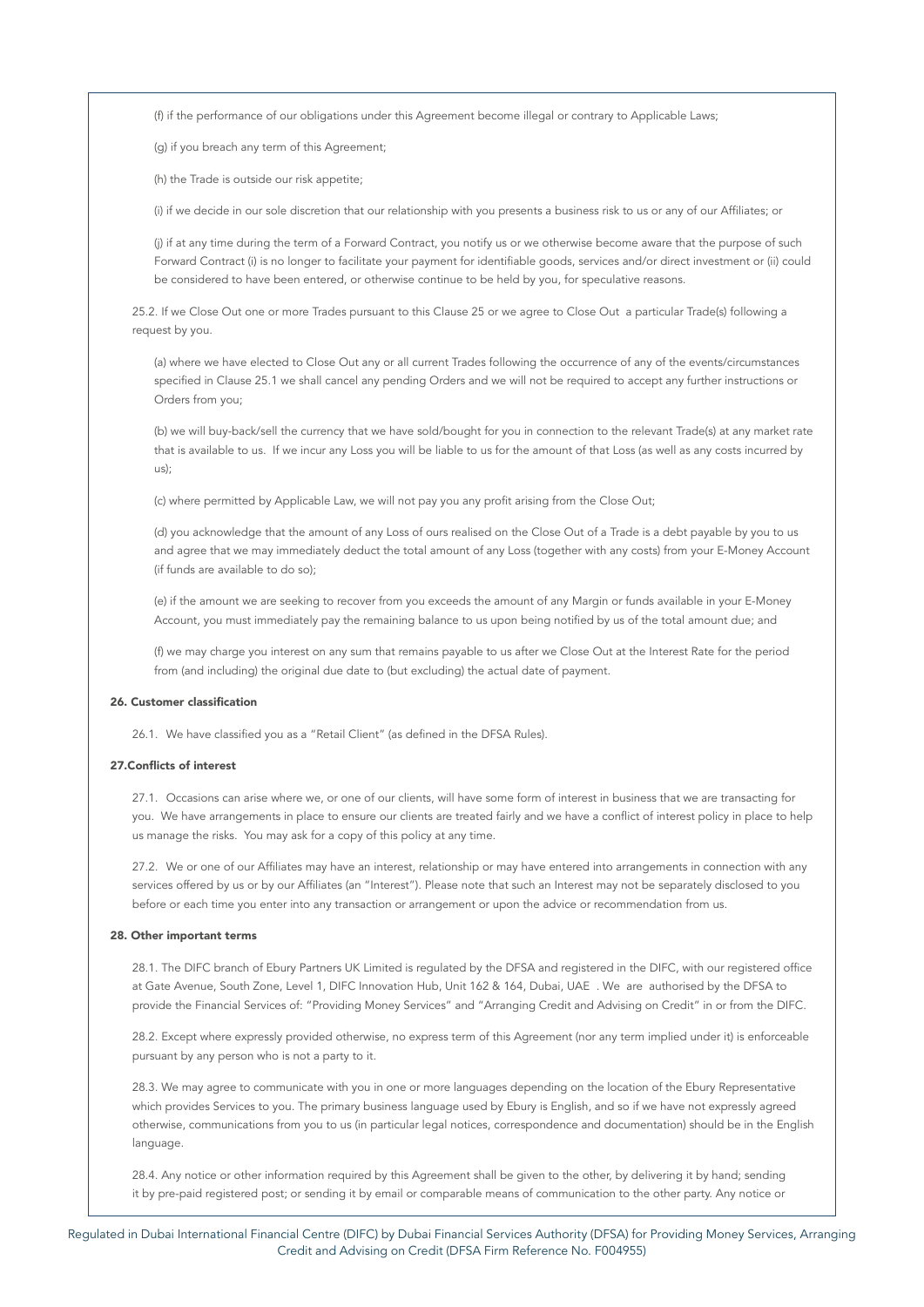information given by post in the manner provided by this Clause 28.4 which is not returned to the sender as undelivered shall be deemed to have been given 5 UAE Business Days after the envelope containing it was posted. Any notice or information sent by email or comparable means of communication shall be deemed to have been duly given on the date of transmission (unless such notice or information is returned to the sender as undelivered). Service of any document for the purposes of any legal proceedings concerning or arising out of this Agreement shall be effected by either party by causing it to be delivered to the other party at its registered office or at its last known address, as applicable.

28.5. You may request a copy of any notice or other information delivered in connection with this Agreement by contacting an Ebury Representative.

28.6. We may listen in to or record phone calls with you (or any of your Authorised Parties) to:

(a) check we are carrying out your instructions correctly and that we are meeting our regulatory obligations;

(b) help detect or prevent fraud or other crimes;

(c) improve our Services; and/or

(d) to the extent permitted by Applicable Law, use in any dispute or legal proceedings.

28.7. Should any provision of this Agreement be deemed unenforceable, illegal or ineffective, the remaining provisions will nevertheless remain in full force and effect.

28.8. We may:

(a) assign any or all of our rights under this Agreement to any Affiliates or third parties; and

(b) transfer (by novation or otherwise) all or any of our obligations under this Agreement to any person (a "Transferee") provided that no transfer of our obligations will be effective until the Transferee has confirmed to you in writing that it is bound by the terms of this Agreement.

28.9. You may not transfer any of your rights or obligations under this Agreement without our prior written consent.

28.10. No failure or delay by either party in exercising any of its rights under this Agreement or pursuant to Applicable Laws shall be deemed to constitute a waiver of that or any other remedy or right, nor shall it prevent or restrict the further exercise of that or any other right or remedy. No single or partial exercise of such right or remedy shall prevent or restrict the further exercise of that or any other right or remedy.

28.11. You understand and agree that any changes and/or additions to the terms set out herein shall be set out in a schedule (the "Schedule") to this Agreement. In the event of any inconsistency between the provisions of the Schedule and the other provisions of this Agreement, the Schedule will prevail.

28.12. We will observe the requirements of the DIFC Data Protection Law in the performance of our obligations under this Agreement and will comply with any reasonable request made or direction given by the Customer, which is directly due to the requirements of the relevant DIFC Data Protection Law. The personal data Ebury holds in relation to you may include, without limitation, identification information, contact information and financial information. This personal data may come from (i) the way you interact with Ebury, for example, your use of the Services; (ii) the way you use the E-Money Account, including information about payments you make and receive, such as amount, currency and the details of the beneficiary; (iii) people appointed to act on your behalf, credit reference agencies or fraud prevention agencies. If you download any mobile applications or use any online platforms, these may contain additional requests for your consent to use your information or personal data. If you give Ebury information about other persons which Ebury uses to provide the Services, you confirm you have obtained these persons' consent to provide the information to Ebury. Ebury collects and uses personal data to allow us (and, where relevant, our Affiliates) to (i) provide the Services to you; (ii) assess our risks in providing those Services; (iii) develop new and improved products and services, including conducting market and product analysis; (iv) carry out regulatory checks and meet our obligations to our regulators; (v) prevent and detect fraud, money laundering, identity theft and other crime; (vi) analyse, assess and improve its services to our clients, and for training and quality purposes; (vii) comply with Applicable Laws and (viii) enable Ebury to enforce its rights under this Agreement if necessary. Ebury may pass personal data to third-party service providers, our Affiliates, or Ebury's agents and advisers (including their subcontractors), on the understanding that they keep it confidential. Ebury may also pass personal data to third parties in order to prevent fraud (including fraud prevention agencies), DIFC and overseas regulators and authorities in connection with their duties (such as crime prevention or as otherwise required by Applicable Laws), credit referencing agencies and identity checking agencies (and other sources of information that help to verify your credit rating and identity). A record of this process may be kept by third parties and may be used to help other companies verify your credit rating and identity, and to